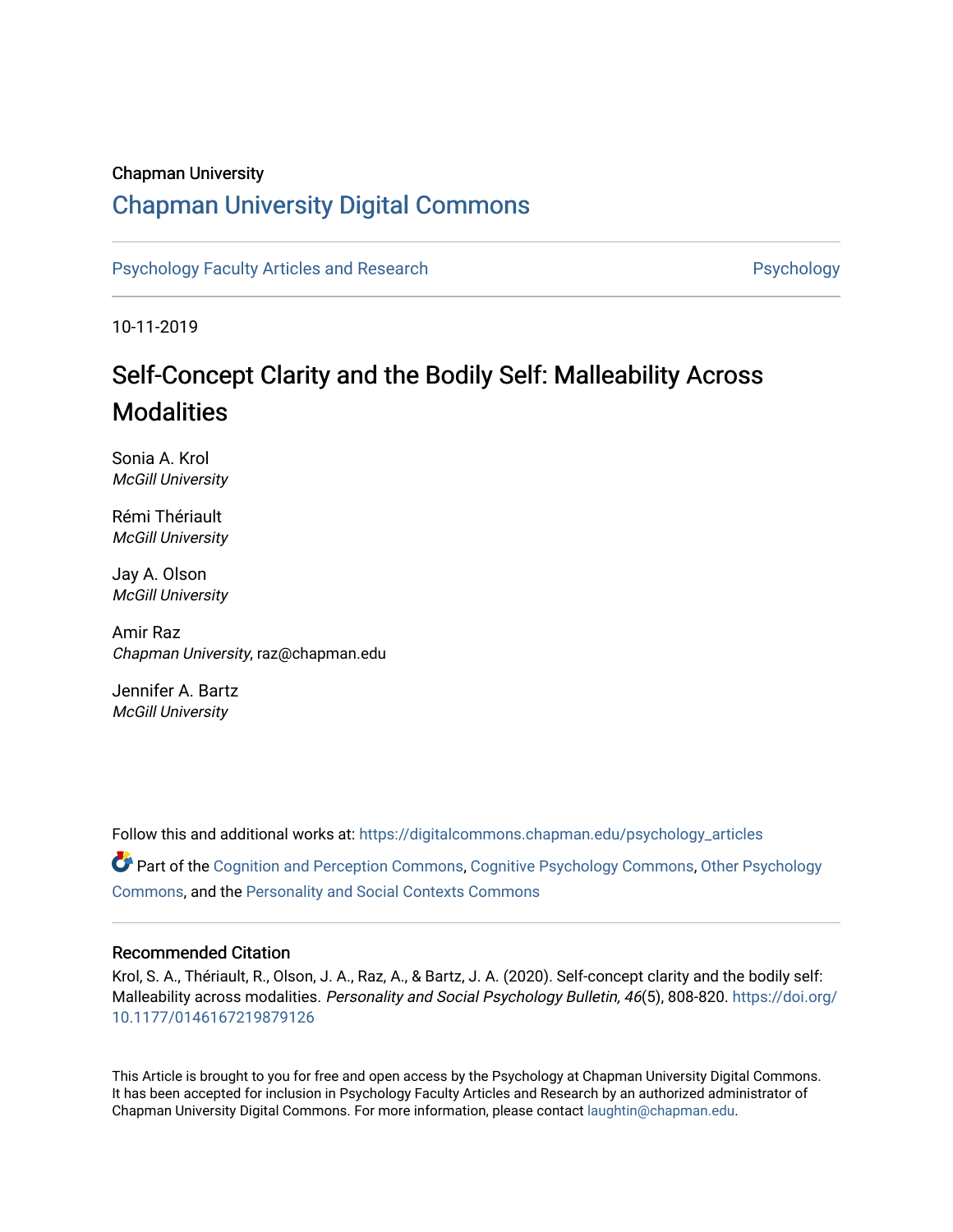# Self-Concept Clarity and the Bodily Self: Malleability Across Modalities

# **Comments**

This is a pre-copy-editing, author-produced PDF of an article accepted for publication in Personality and Social Psychology Bulletin, volume 46, issue 5, in 2020 following peer review. The definitive publisherauthenticated version is available online at <https://doi.org/10.1177/0146167219879126>.

Copyright The authors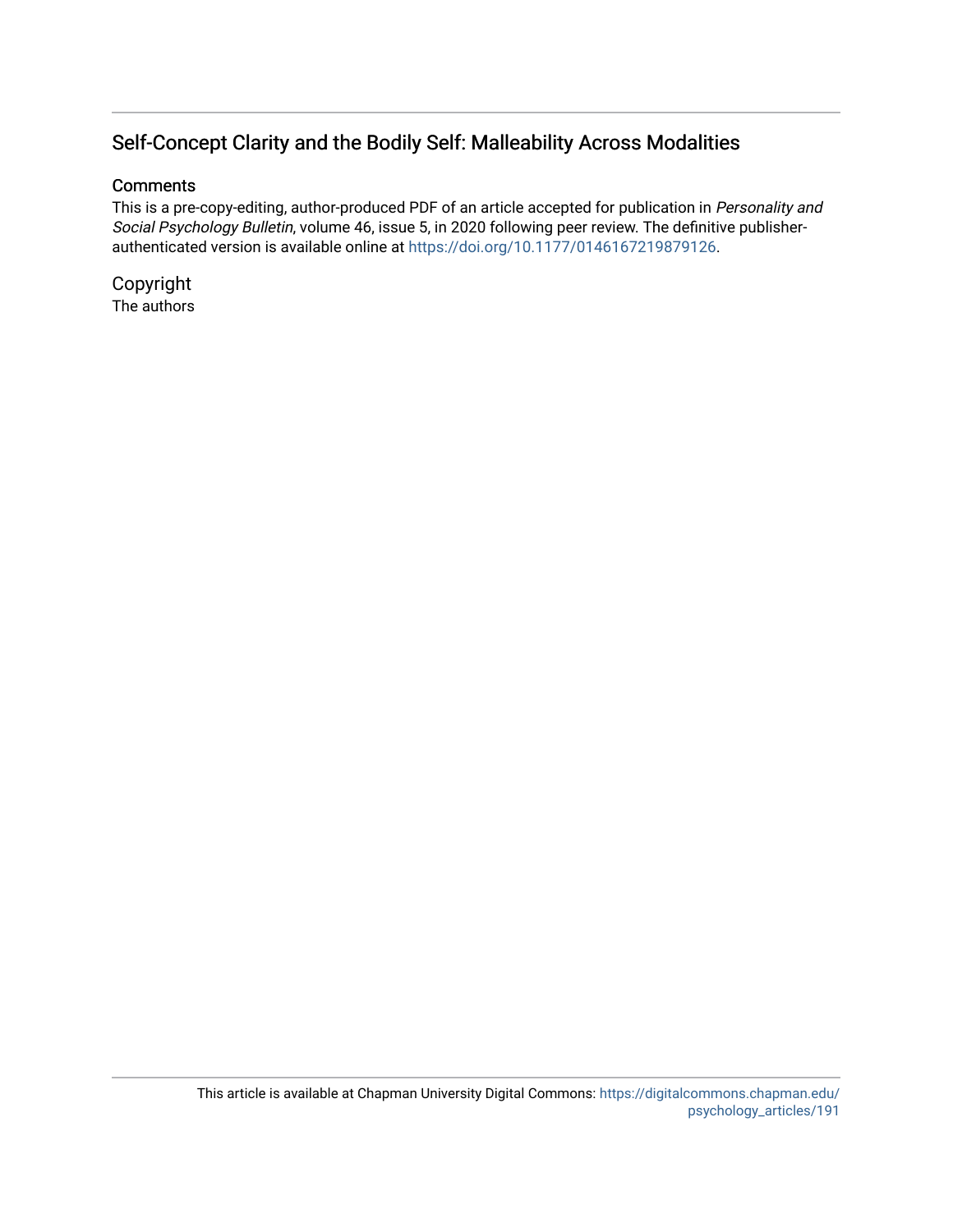# **Self-Concept Clarity and the Bodily Self:**

# **Malleability Across Modalities**

Sonia A. Krol<sup>1</sup>, Rémi Thériault<sup>2,3</sup>, Jay A. Olson<sup>2</sup>, Amir Raz<sup>1,2,3,4</sup>, & Jennifer A. Bartz<sup>1\*</sup>

<sup>1</sup> Department of Psychology, McGill University, 2001 McGill College, Montreal, Quebec,

Canada, H3A 1G1

<sup>2</sup> Department of Psychiatry, McGill University, 1033 Pine Avenue West, Montreal, Quebec,

Canada, H3A 1A1

<sup>3</sup> Institute for Interdisciplinary Behavioral and Brain Sciences, Chapman University, Irvine, CA,

92618, USA

<sup>4</sup> The Lady Davis Institute for Medical Research, Jewish General Hospital, 3755 Cote Ste. Catherine, Montréal, QC, H3T 1E2, Canada

\*Corresponding author: Jennifer A. Bartz, Department of Psychology, McGill University,

2001 Avenue McGill College, Montreal, Quebec, Canada, H3A 1G1; Phone: (514) 398-7626;

Fax: (514) 398-4896; Email: [jennifer.bartz@mcgill.ca.](mailto:jennifer.bartz@mcgill.ca)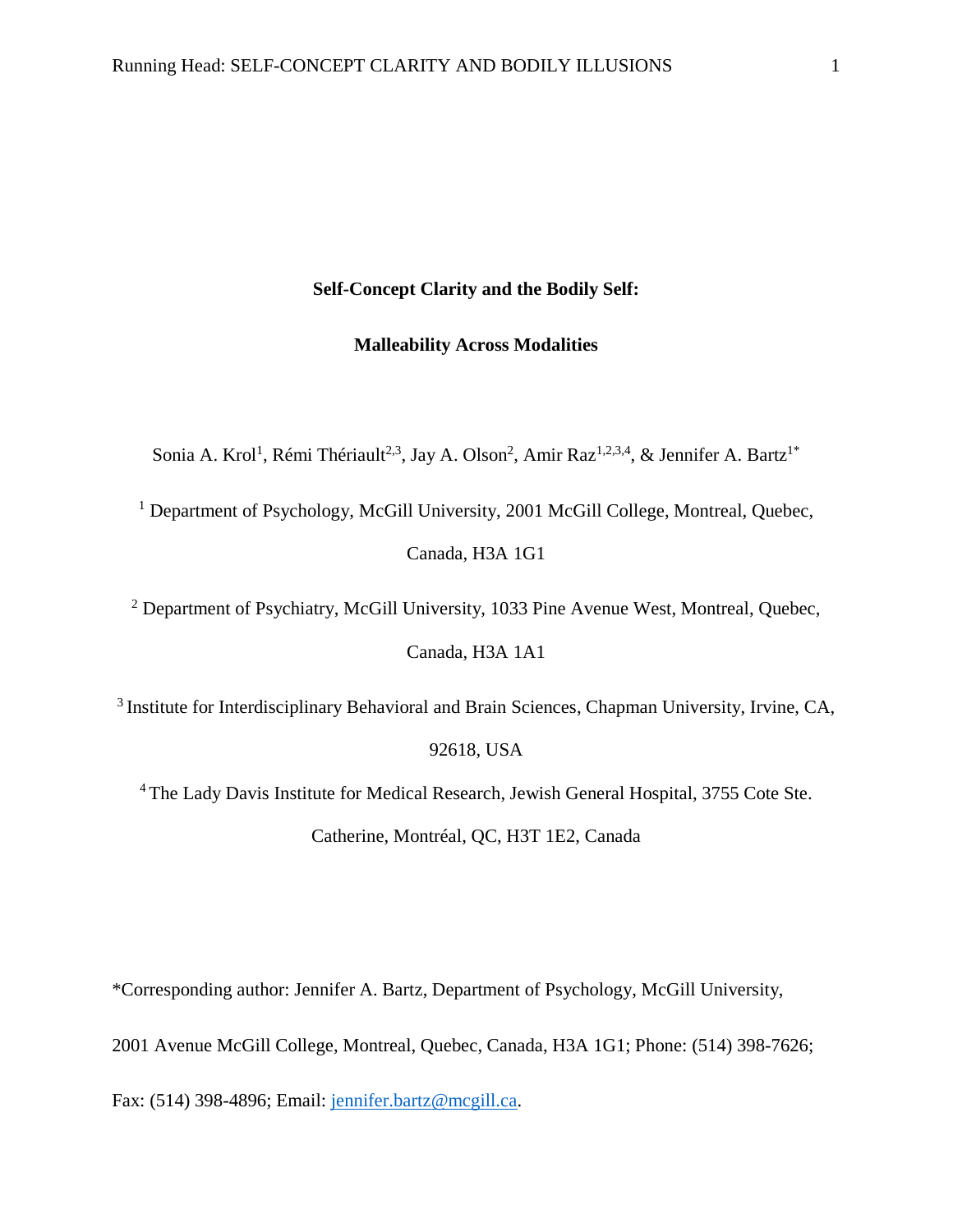#### **Abstract**

The self has fascinated scholars for centuries. Although theory suggests that the selfconcept (cognitive self-understanding) and bodily self (pre-reflective awareness of one's body) are related, little work has examined this notion. To this end, in Study 1, participants reported on self-concept clarity (SCC) and completed the Rubber Hand Illusion (RHI), a paradigm in which synchronous (versus asynchronous) stimulation between a prosthetic hand and one's own hand leads one to "embody" the prosthetic hand. Whereas participants were equally susceptible to the RHI during synchronous stroking, low SCC individuals were more vulnerable to the illusion during asynchronous stroking, when the effect is unwarranted. Conceptually replicating and extending this finding, in Study 2, low SCC individuals were more susceptible to the body-swap illusion—the impression that another person's body is one's own. These findings suggest that a clear sense of self implies clarity and stability of both the self-concept and the bodily self.

Keywords: self, self-concept, rubber hand illusion, multisensory integration processes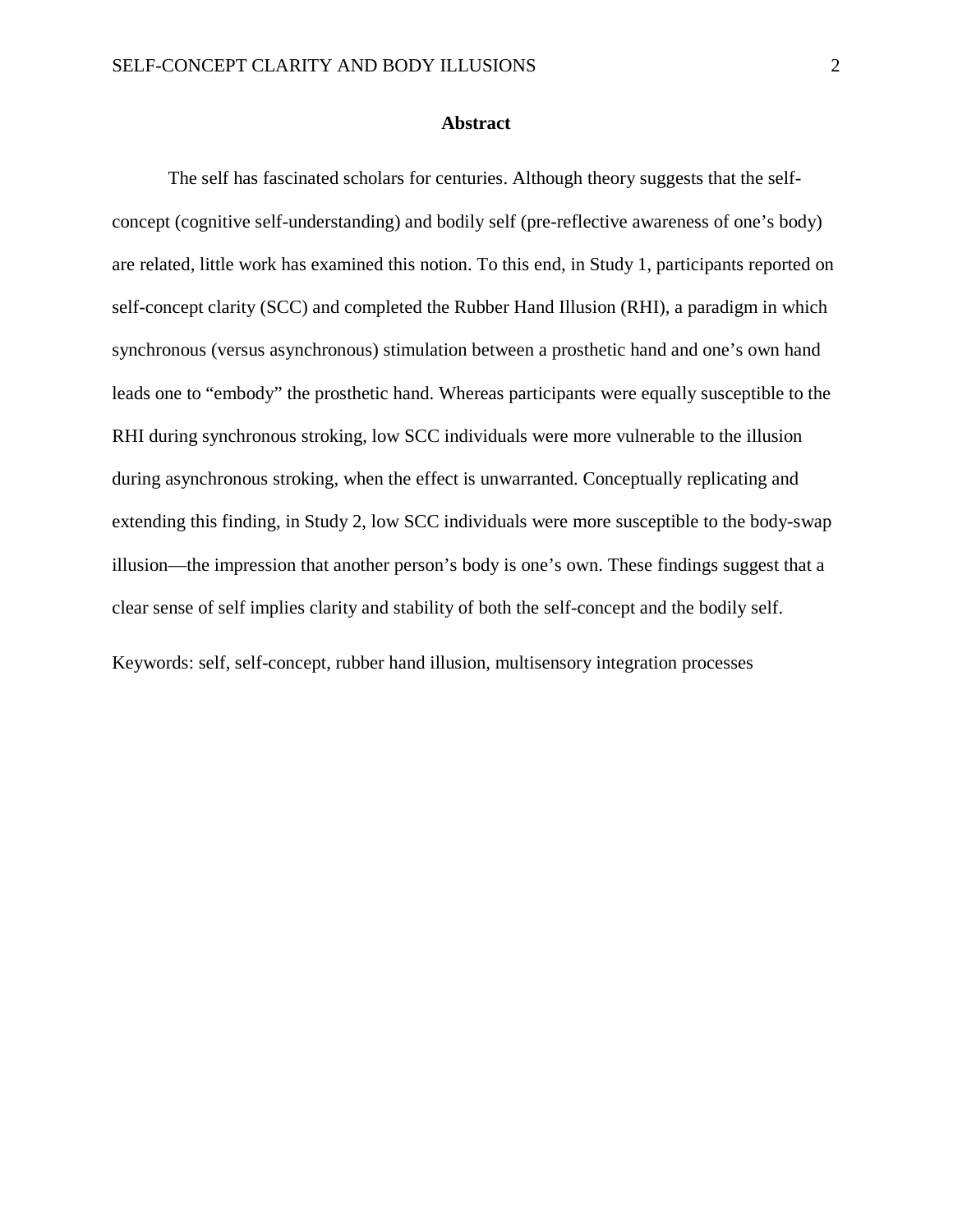Self-Concept Clarity and the Bodily Self:

#### Malleability Across Modalities

Where does our sense of self come from? How do we maintain a clear and stable sense of self? Beginning with William James (1890), philosophers and psychologists have defined and studied the self in different ways to understand these fundamental questions (Gallagher, 2000; Neisser, 1997). Personality and social psychologists have largely focused on the self-concept. Essentially, the self-concept—the cognitive generalization of one's self-knowledge and selfbeliefs based on past experiences—encompasses everything that an individual claims as "me" or "mine": personality attributes, values, attitudes, beliefs, preferences, goals, emotional states, social roles, and even physical appearance (Markus, 1977). Researchers conceptualizing the self in this way have shown that people are generally motivated to maintain a stable self-concept: that is, people are resistant to information that is incongruent with their self-views and often reject feedback that is inconsistent with their notion of self (Swann & Read, 1981a; 1981b). That said, it is also well-established that the self-concept is dynamic and subject to change, especially in response to changes in the social environment or social roles (Markus & Wurf, 1987). For example, research indicates that the self-concept is likely to change during life transitions, such as going to university or becoming a parent (Kling, Ryff, & Essex, 1997), or in close relationships, as people readily incorporate close others into their sense of self (e.g., Aron, Aron, Tudor, & Nelson, 1991; Mashek, Aron, & Boncimino, 2003). In the face of these changes, it is thought that the self-concept integrates new information and experiences with existing selfknowledge allowing individuals to organize the new and old together to maintain a consistent and stable sense of self (Markus, 1977).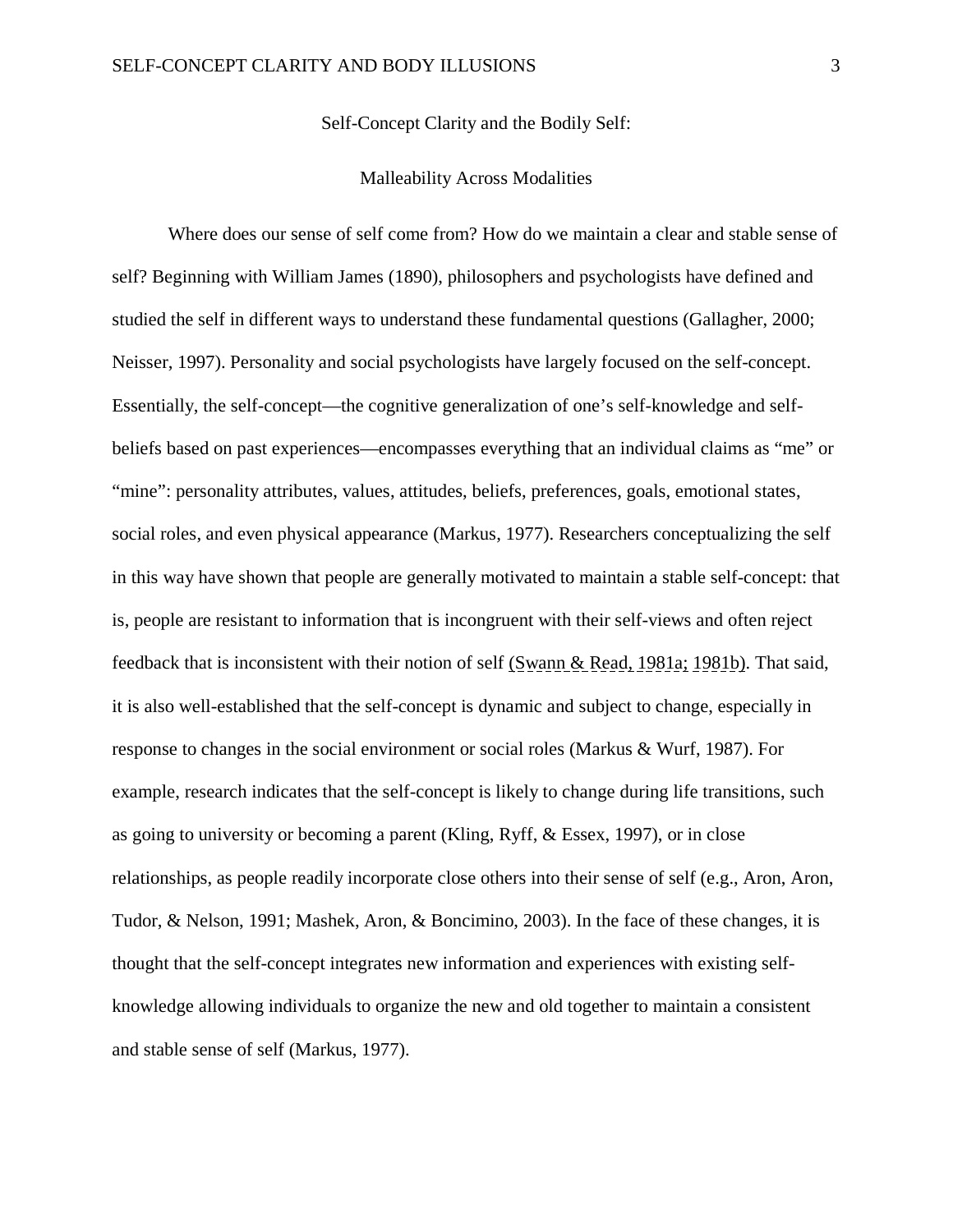Individuals, of course, vary in their ability to establish a consistent and stable sense of self; such variability has been conceptualized as *self-concept clarity* (SCC)—i.e., the extent to which the self-concept is clearly and confidently defined, internally consistent, and temporally stable (Campbell et al., 1996). Over two decades of research has established the internal, external, and discriminant validity of SCC (Lodi-Smith & DeMarree, 2017). For example, individuals with lower self-reported SCC show lower levels of self–other agreement in personality ratings and lower accuracy in predicting their own behaviour, suggesting that they "know" themselves less well than do those who report higher SCC (Lewandowski & Nardone, 2012). In addition to having a less clear and confidently-defined self-concept, individuals with low SCC are characterized by a less stable and more malleable self-concept. It is thought that with no clear "self" to draw upon, these individuals are more prone to incorporating new, and potentially conflicting, information into their self-understanding. Supporting this idea, Cuperman and colleagues (2014) showed that people with a weak sense of self were more likely to accept false, generic personality descriptions as characteristic of the self, and they were more prone to temporarily taking on the personality characteristics of a stranger following a brief interaction. Similarly, Smeesters et al. (2009) found that individuals with less accessible self-knowledge (presumably related to having a weak and unclear self-concept) were more susceptible to priming effects than individuals with highly accessible self-knowledge. Taken together, these findings suggest that those with low SCC are characterized by more malleable cognitive self representations.

While personality and social psychologists have focused on the self-concept, for decades, cognitive psychologists and philosophers of mind have addressed questions about the self by studying the bodily self, also known as "bodily self-consciousness" (e.g., Lenggenhager, Tadi,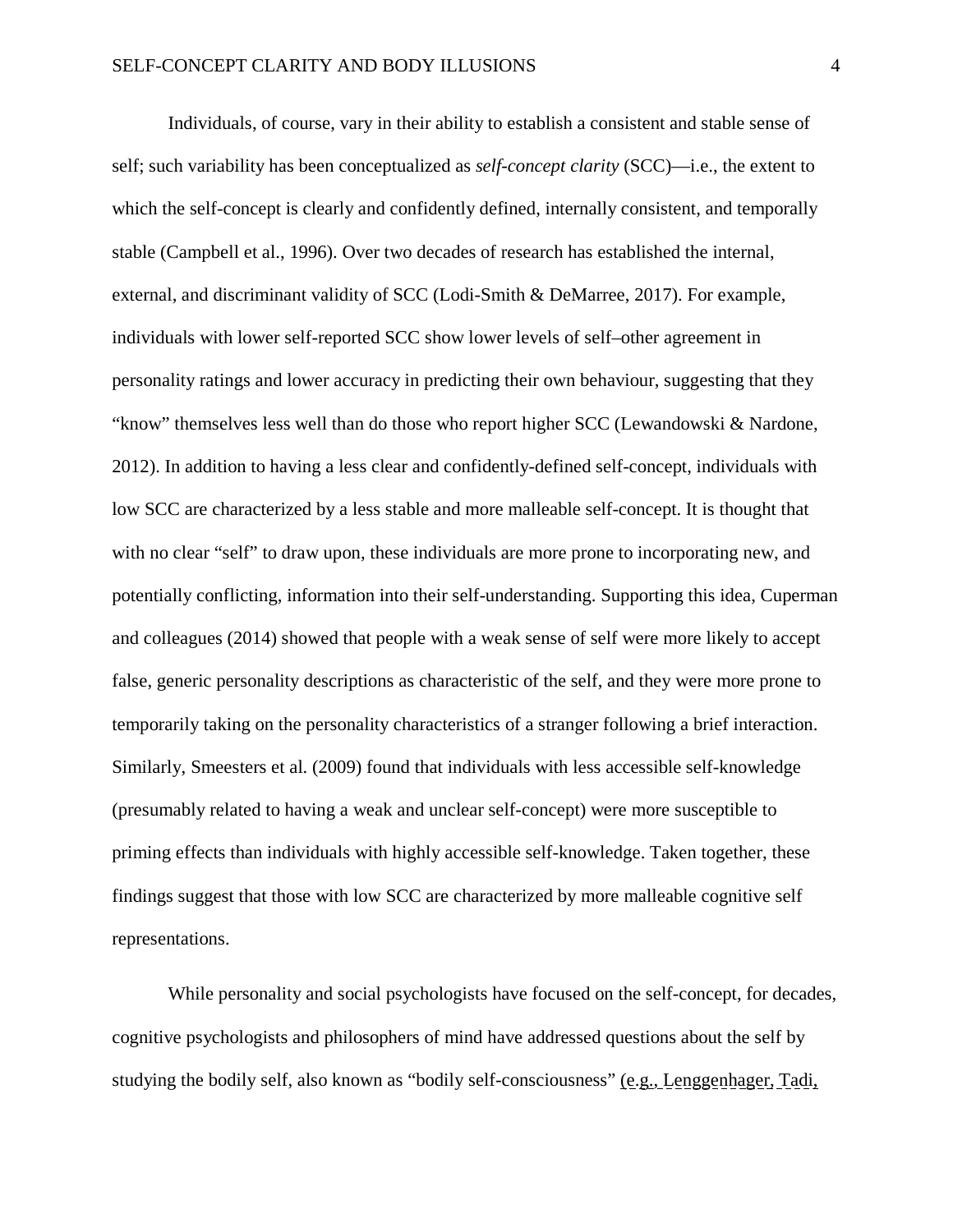Metzinger, & Blanke, 2007) and "body schema" (e.g., Gallagher & Meltzoff, 1996). The bodily self can be defined as the implicit, pre-reflective awareness of the perceptual experiences of one's body in space (Gallagher, 2000; Gallagher & Meltzoff, 1996; Haggard & Wolpert, 2005) and is thought to rely on multisensory integration processes that are responsible for assimilating various sensory signals (e.g., visual, vestibular, auditory, tactile, proprioceptive) and resolving conflicts to generate a coherent representation of the body (Ehrsson, 2012; Kilteni, Maselli, Kording, & Slater, 2015). Of note, the bodily self is different from body image, which reflects the conscious perceptions, attitudes, and beliefs one has about one's body (Gallagher & Meltzoff, 1996). Importantly, the bodily self is thought to come online earlier in development than the self-concept. Developmental studies show that newborns less than an hour old can imitate facial gestures (e.g., Meltzoff & Moore, 1983), an ability thought to rely on the presence of a representation of one's body (Gallagher & Meltzoff, 1996). By contrast, the self-concept is thought to emerge in the second year of life (Fonagy, Gergely, Jurist, & Target, 2002). This sequential emergence of these two notions of self is in line with the long-held understanding that the bodily self serves as the foundation for the development of the self-concept. As Freud (1961, p. 26) noted, "the ego is first and foremost a bodily ego" and, similarly, as Baumeister (1992, p. 2) wrote, "everywhere in the world, self starts with body". In sum, the self-concept and bodily self represents different perspectives on the self and research to date indicates that these two notions of self rely on different psychological processes and come online at different stages during development.

Intriguingly, as with the self-concept, our bodily self is somewhat malleable. The most famous and well-established empirical demonstration of this malleability is the Rubber Hand Illusion (RHI; Botvinick  $& Cohen, 1998$ ). In this illusion, participants are seated at a table with a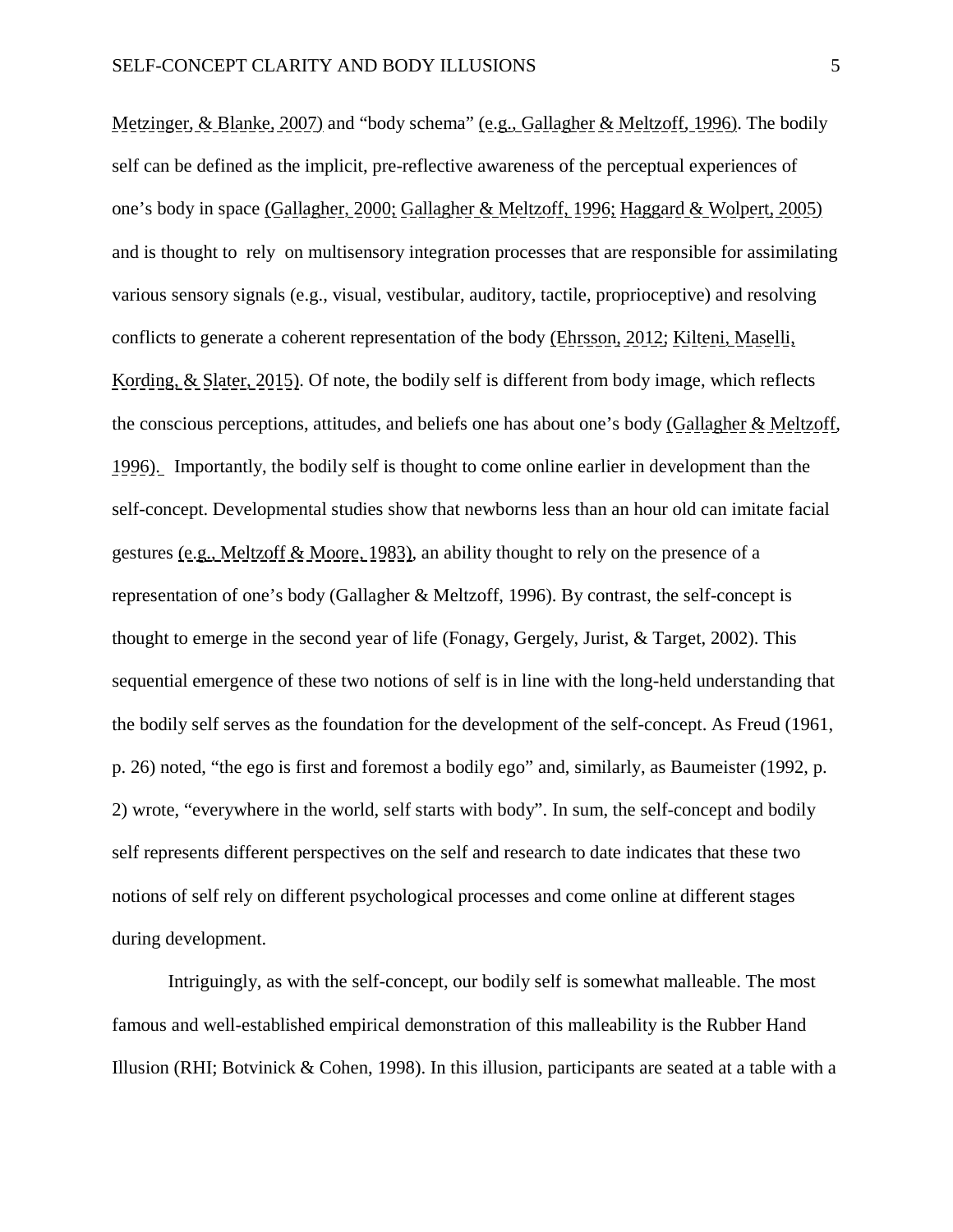life-like, prosthetic hand placed directly in front of them and with their own hand positioned on the table, next to the prosthetic hand, but hidden from view. The experimenter strokes both the visible prosthetic hand and the real hidden hand, using identical paintbrushes. Synchronous stroking between the prosthetic hand and a participant's hand causes the participant to experience the prosthetic hand as part of his or her own body (Botvinick & Cohen, 1998; Longo, Schüür, Kammers, Tsakiris, & Haggard, 2008). Interestingly, research indicates that the experience of "owning" the prosthetic changes the way participants' own real hand is experienced. During the illusion, participants report feeling as if their real hand has "disappeared" (Longo et al., 2008), suggesting that the prosthetic hand has replaced the real hand in the body representation. Several studies have demonstrated that the RHI also induces a mislocalization of one's own real hand as being closer to the prosthetic hand than it really is (Abdulkarim & Ehrsson, 2016; Botvinick & Cohen, 1998; Tsakiris & Haggard, 2005). Remarkably, the RHI also induces physiological changes indicating that participants experience their real hand differently. Bending one of the prosthetic fingers backward (Armel & Ramachandran, 2003) or stabbing a needle into it (Ehrsson et al., 2008; Petkova & Ehrsson, 2009) produces a heightened skin conductance response, indicative of autonomic reactivity, suggesting that participants are reacting as if their real hand were threatened. Taken together, psychological, behavioural and physiological evidence indicate that owning the prosthetic hand changes the way one's own real hand is experienced.

The RHI is thought to rely on the same multisensory integration processes responsible for generating the bodily self noted earlier. The illusion occurs as a result of the interaction between vision, touch, and proprioception (the sense of position of one's body parts) and the dominance of vision over proprioception. The vision of tactile stimulation on the prosthetic hand and the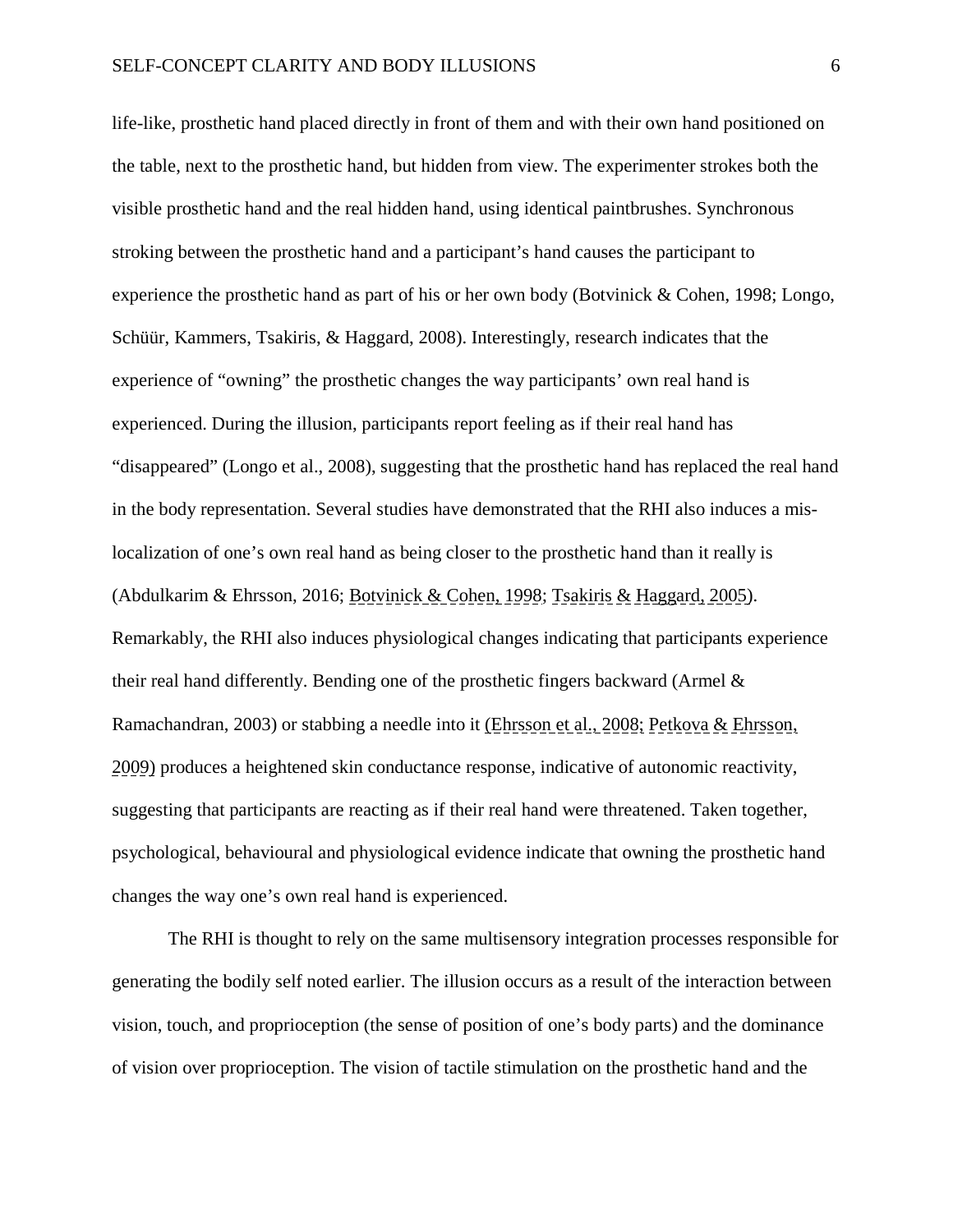matching touch felt on the real hand become bound together in a single event; this then causes participants to misperceive the visible prosthetic hand as being part of their own body (Botvinick & Cohen, 1998; Tsakiris, 2010). Indeed, these multisensory integration processes are so strong and automatic that the vast majority of participants report strongly experiencing the prosthetic hand as their own (Botvinick & Cohen, 1998; Ehrsson, Spence, & Passingham, 2004; Ehrsson, Holmes, & Passingham, 2005; Lloyd, 2007). Importantly, though, *asynchronous* stroking—that is, when the prosthetic hand and the participant's own hand are stroked out of phase—typically elicits a weaker illusion or none at all since there is no sensory conflict between visual and tactile inputs to be resolved (Shimada, Fukuda, & Hiraki, 2009; Tsakiris & Haggard, 2005).

Recently, the malleability of the bodily self evidenced in the RHI has been extended to other bodily illusions using similar synchronous multisensory stimulation techniques. In the enfacement illusion, synchronous stroking between a participant's face and another person's face induces changes in self-recognition such that the other's facial features are incorporated into the participant's own facial representation (Sforza, Bufalari, Haggard, & Aglioti, 2010; Tajadura-Jiménez, Grehl, & Tsakiris, 2012). Other work suggests that this malleability can be extended from individual body parts, like the hand and face, to the entire body. For example, out-of-body experiences can be induced by having participants observe a virtual avatar in front of them, outside of their personal space (i.e., third-person perspective), as it is stroked in synchrony with their own body (Lenggenhager, Tadi, Metzinger, & Blanke, 2007; see Ehrsson, 2007 for induction of out-of-body experiences using a different method). Building on this finding, Petkova and Ehrsson (2008) were the first to induce illusory ownership over an actual person's body (i.e., not a virtual avatar): in the "body-swap" illusion, participants see another person's body from the first-person perspective via a head-mounted display and are subjected to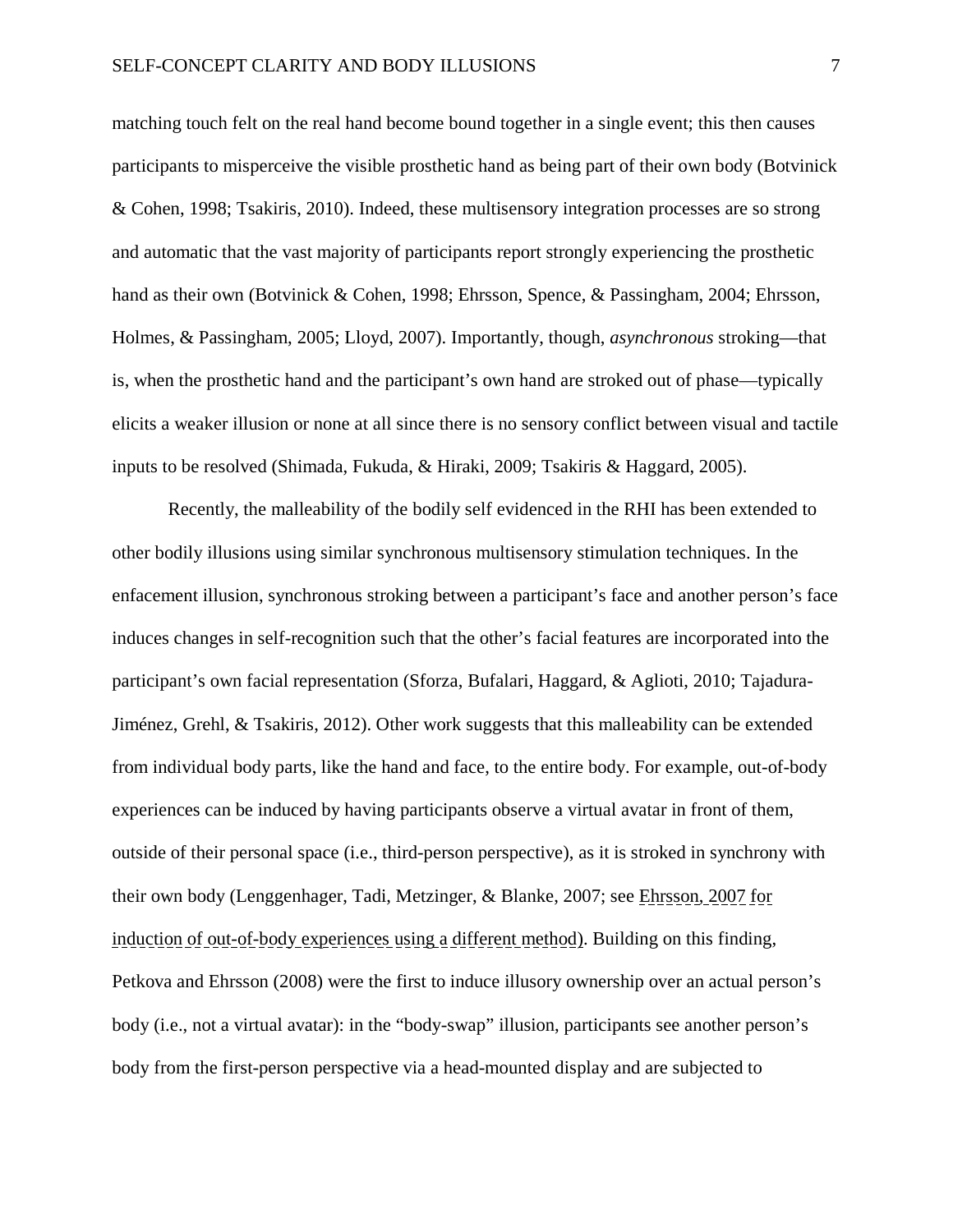synchronized visuo-tactile stimulation with this person. This illusion, like the RHI, induces people to experience the other person's body as if it were their own. Indeed, this illusion is so robust that even standing across from and shaking hands with what appears to be one's own body (but is actually the other person's body) does not break the illusion (Petkova & Ehrsson, 2008).

Taken together, the psychological self-concept and bodily self offer two approaches to understanding the self. Although clearly different from one another, theory suggests that these two notions of self are related (Gallagher, 2000); to date, however, we know of only a few studies that have touched on this issue. In one study, Banakou, Groten, and Slater (2013) induced illusory body ownership of a virtual child which increased participants' endorsement of childlike, rather than adult-like, attributes. This study suggests that the content of the self-concept is reliant on owning a specific body. In another study, Bergouignan, Nyberg, and Ehrsson (2014) showed that disruption of the bodily self through the inducement of an out-of-body experience led to interference with encoding of episodic memories, a process critical for the formation and maintenance of the self-concept (Conway & Pleydell-Pearce, 2000; Schacter, Chiao, & Mitchell, 2003). Finally, Ainley, Maister, Brokfeld, Farmer, and Tsakiris (2013) showed that focusing attention on self-relevant aspects (e.g., hometown) improved awareness of internal bodily signals such as heartbeat. These studies provide initial evidence that the self-concept and bodily self are indeed related. As noted, one fundamental aspect of the self-concept is its relative clarity and stability (i.e., SCC). If the self-concept and the bodily self are related, then one would expect that malleability in the self-concept implies malleability in the bodily self. Such a finding would contribute to our understanding of the self by indicating that a clear and coherent sense of self entails clarity and coherence of both the self-concept *and* the bodily self.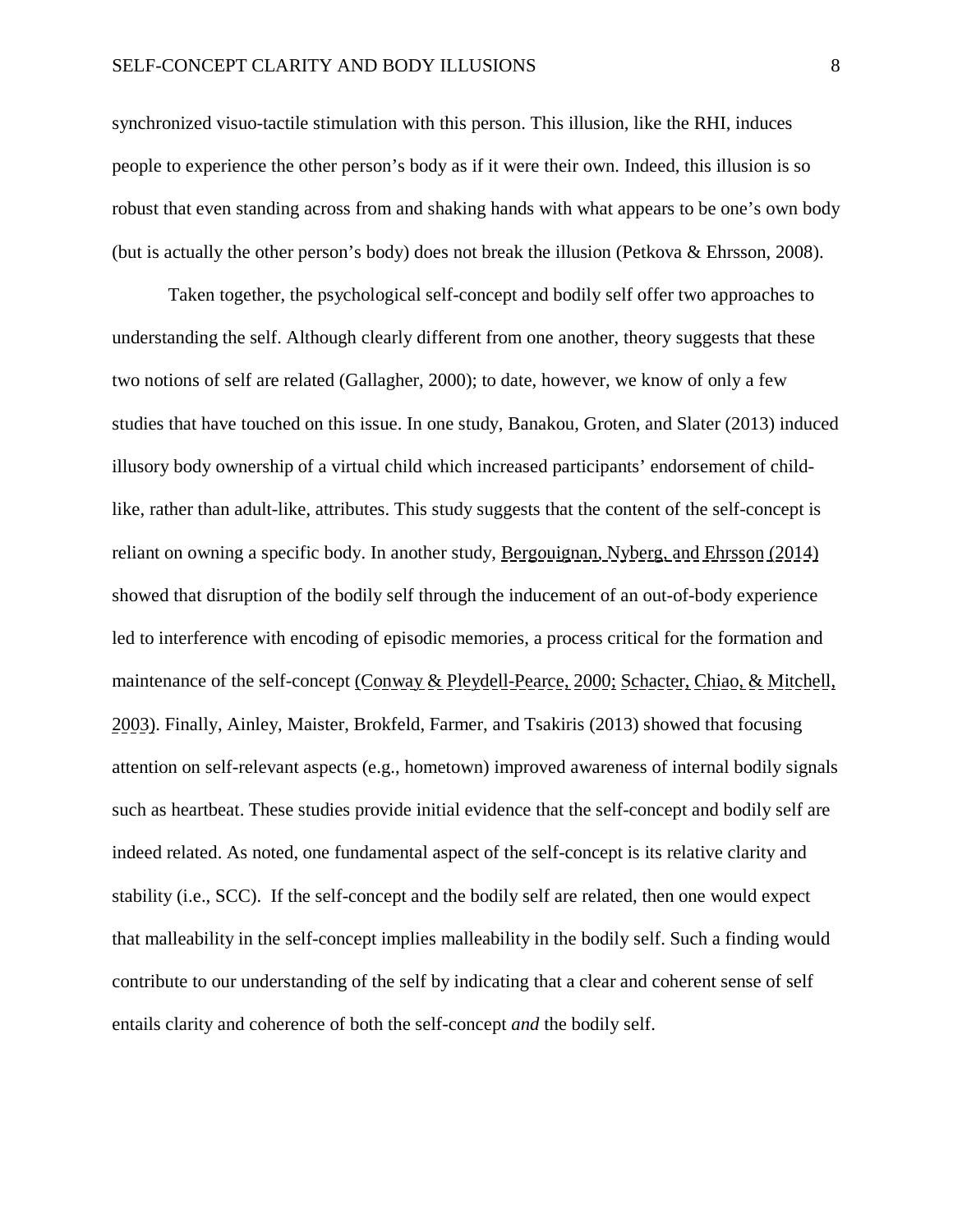To this end, we conducted two studies to test whether individuals with a less clear, coherent, and stable self-concept are characterized by a more malleable bodily self. In Study 1, participants self-reported on their SCC and then underwent the RHI in which they experienced both synchronous and asynchronous visuo-tactile stimulation with a prosthetic hand. As noted, in the synchronous condition, multisensory integration processes are sufficiently strong and automatic that most people are susceptible to experiencing the illusion (Botvinick  $\&$  Cohen, 1998; Ehrsson, Spence, & Passingham, 2004; Ehrsson, Holmes, & Passingham, 2005; Lloyd, 2007). Thus, we predicted that overall participants would be more susceptible to "embodying" the prosthetic hand in the synchronous (vs. asynchronous) stroking conditions, as has been shown in prior work. However, we hypothesized that those low (vs. high) in SCC would be more susceptible to experiencing the illusion in the *a*synchronous stimulation condition, which typically does not elicit the illusion. Given that their sense of self is so tenuous and unclear, and that they are prone to incorporating any random, new information into their self-concept (Cuperman et al., 2014), we reasoned that individuals low in SCC would be more vulnerable to embodying the prosthetic hand even under inappropriate circumstances, when there is no sensory conflict to be resolved by multisensory integration. In Study 2, we aimed to conceptually replicate and extend our understanding of this effect by examining whether SCC is related to illusory body ownership using the body-swap illusion.

To assess malleability of the bodily self in Studies 1 and 2, we used the embodiment questionnaire (Longo et al., 2008), an instrument used to assess susceptibility to the RHI. Of note, although embodiment is often conceptualized as a unitary experience, research indicates that it can be broken down into three sub-components reflecting specific aspects of embodiment: ownership, location, and agency (Longo et al., 2008). We did not have *a priori* predictions about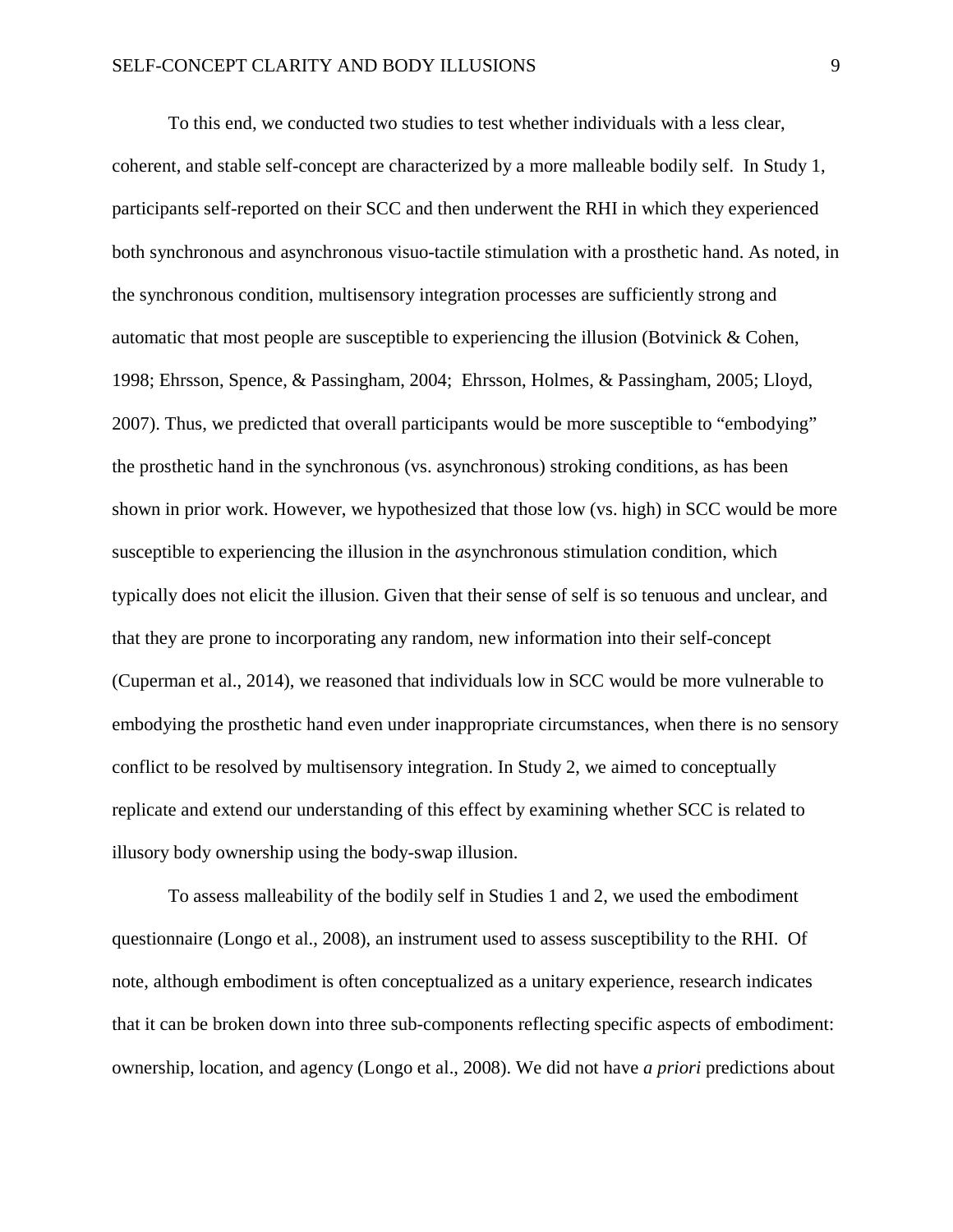the relationship between SCC and these specific sub-components so we report our findings using the full scale. However, for the interested reader, we conducted exploratory analyses with these sub-components as the dependent variable to assess whether the effects we report in Studies 1 and 2 are specific to certain aspects of the illusion; results from these exploratory analyses are detailed in the Supplementary Materials.

## **Study 1**

#### **Methods**

#### *Participants*

We recruited 80 individuals (55 women, 1 whose gender was unreported) from the McGill University community to participate. Participants ranged in age from 18-34 years (*M* = 23.04, *SD* = 3.76). The procedures were approved by the McGill University Institutional Review Board and participants were compensated with either course credit or \$10/hour.

Our sample size was determined based on prior studies that have observed individual difference effects on susceptibility to the RHI with samples of approximately 70 participants (e.g., Asai, Mao, Sugimori, & Tanno, 2011; Marotta, Tinazzi, Cavedini, Zampini, & Fiorio, 2016). We did not conduct an *a priori* power analysis; however, a post-hoc sensitivity power analysis indicated that our sample size of *N*=80 was sensitive to detect correlations of *r=*.31, representing a moderate effect (Cohen, 1988), with 80% power.

#### *Procedure*

After giving informed consent, participants completed the Self-Concept Clarity scale (Campbell et al., 1996). They were then randomly assigned to either the synchronous or asynchronous condition of the RHI (condition order was counterbalanced). After the illusion,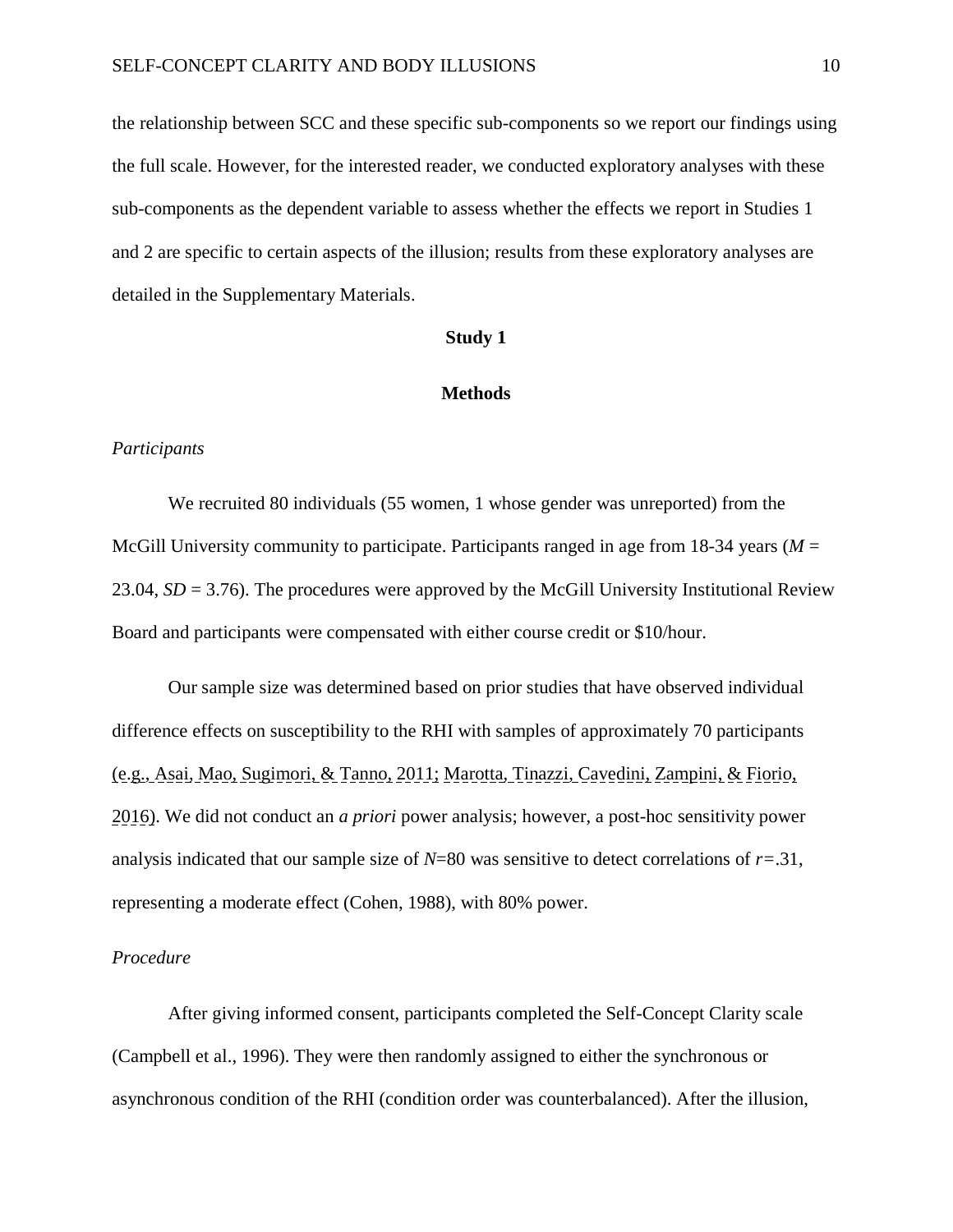they completed the aforementioned questionnaire developed by Longo and colleagues (2008), which quantifies the subjective experience of the RHI. Approximately 20-mins later, after completing tasks unrelated to the current hypotheses, participants underwent the RHI again, with the alternate stroking style. Participants were debriefed upon completion of the study.

#### *Tasks and Measures*

*Self-Concept Clarity scale* (Campbell et al., 1996). This is a 12-item self-report measure of the extent to which one's self-concept is clearly and confidently defined, internally consistent, and stable. Participants indicate their agreement to each item using a five-point Likert scale ranging from "strongly disagree" (1) to "strongly agree" (5). The majority of the items are reverse coded, such as "My beliefs about myself often conflict with one another" and "My beliefs about myself seem to change very frequently". After reverse coding, SCC is operationalized as the mean of all items, with higher numbers indicating greater SCC ( $\omega = .91$ ).

*Rubber Hand Illusion* (RHI; Botvinick & Cohen, 1998)*.* Participants sat in front of a table with their right hand, palm down, placed in front of them in a box frame. A realistic prosthetic hand was shown to the participants and then positioned approximately 15 cm to the left of the participant's own hand, outside of the box frame. Thus, the participant's hand was hidden from view while the prosthetic hand was visible. Given evidence that differences between the skin colour of the prosthetic hand and the participant's hand affect the strength of the RHI (Farmer, Tajadura-Jiménez, & Tsakiris, 2012; Lira et al., 2017), we followed Kalckert and Ehrsson (2012) and covered both hands with a latex glove. Once the hands were in position, the experimenter sat in front of the participant and manually stimulated the visible prosthetic hand and the participant's unseen hand using two identical paintbrushes. Participants were stimulated on their second, third, and fourth fingers (index, middle, and ring fingers) from the proximal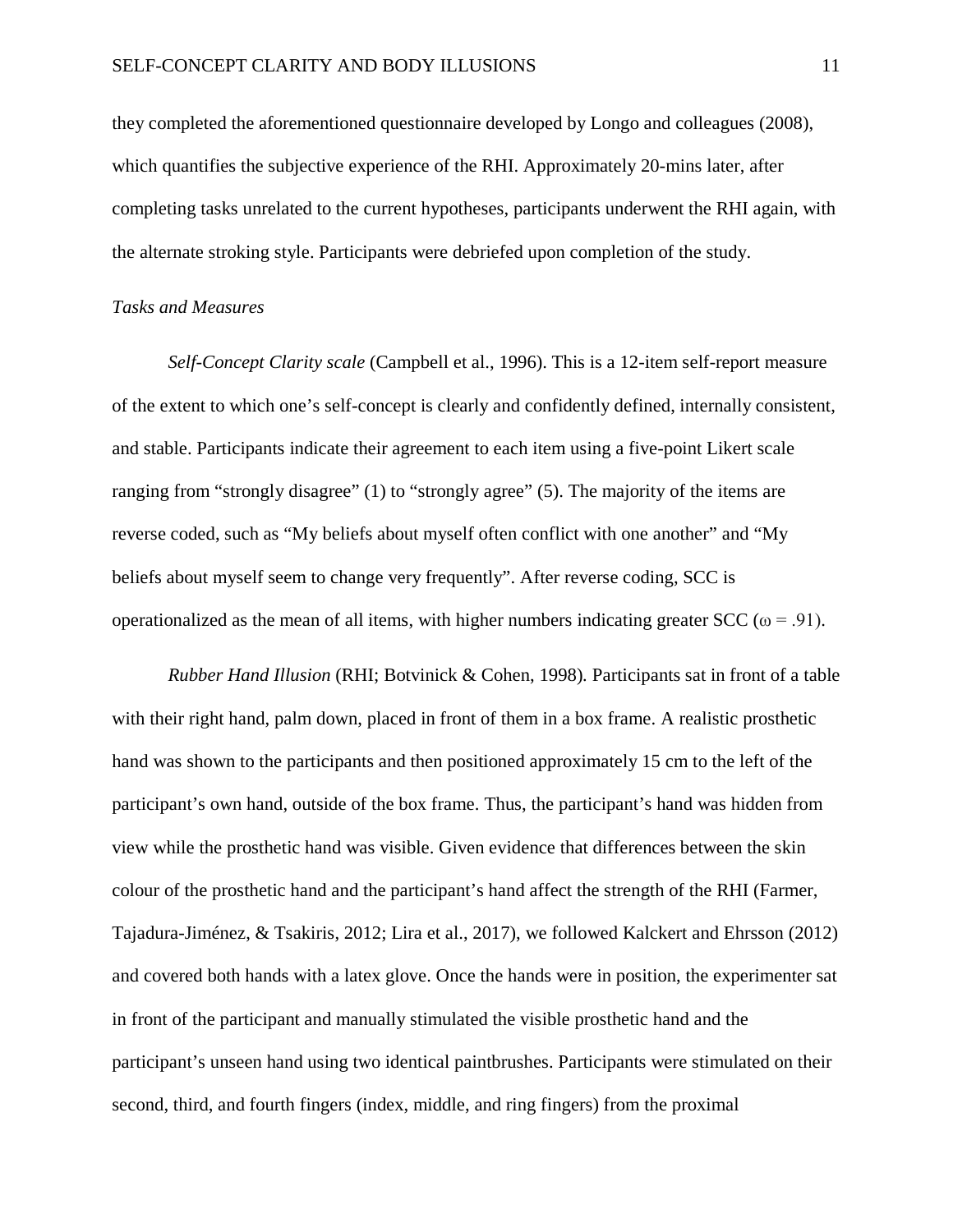interphalangeal joint (second knuckle) to the tip of the finger, at a rate of approximately 1 stroke per second. The prosthetic hand was stimulated in the same manner, either in synchrony or asynchrony with the stimulation of the participant's hand. In the synchronous condition, the participant's hand and the rubber hand were stroked simultaneously in the same anatomical location with each stroke lasting approximately 1 second. In the asynchronous condition, the brush strokes on the participant's hand and prosthetic hand were temporally out of sync. Specifically, timing was delayed by approximately 500 ms such that a stroke was delivered to the real hand followed by a stroke to the prosthetic hand on the same anatomical location, but 500 ms later. In both conditions, participants were instructed to keep their own hand still and to focus on the prosthetic hand. Consistent with other work, stroking lasted for 2-mins in each condition (e.g., Asai, Mao, Sugimori, & Tanno, 2011; Maister, Sebanz, Knoblich, & Tsakiris, 2013; Tsakiris, Jiménez, & Costantini, 2011).

*Embodiment of the Rubber Hand Questionnaire* (Longo et al., 2008). To assess the extent to which participants incorporated the prosthetic hand into their bodily self, we used the 10-item "embodiment of rubber hand" factor identified by Longo and colleagues (2008), which was previously used to quantify the subjective experience of the RHI (Bassolino et al., 2018; Grynberg & Pollatos, 2015). Participants were asked to indicate the extent to which they agreed with each item, using a 7-point scale  $(1 =$  strongly disagree and  $7 =$  strongly agree). Example items include: "During the experiment, there were times when it seemed like the rubber hand belonged to me" and "During the experiment, there were times when it seemed like the rubber hand was my hand" (see Table S1 for questionnaire). Consistent with other work (e.g., Tsakiris, 2010; Eshkevari, Rieger, Longo, Haggard, & Treasure, 2012), degree of embodiment was operationalized as the mean of all items (synchronous:  $\omega = .95$ ; asynchronous:  $\omega = .93$ ).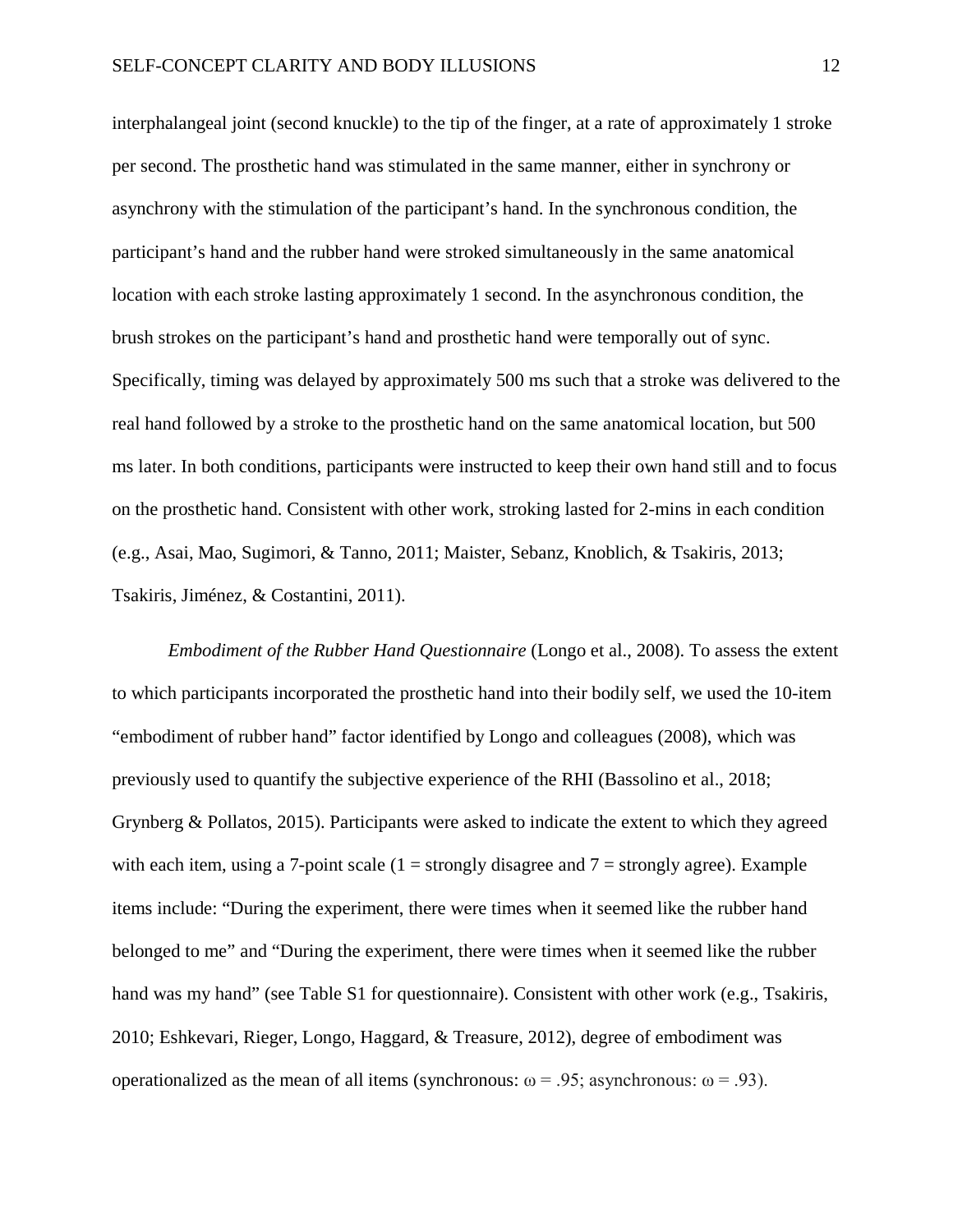#### **Results and Discussion**

As noted, we hypothesized that overall participants would embody the prosthetic hand more in the synchronous (vs. asynchronous) stroking condition, but that those low (vs. high) in SCC would also be more susceptible to embodying the prosthetic hand in the *a*synchronous stimulation condition, which typically does not elicit the illusion, because their sense of self is so tenuous and unclear.

First, to verify that we successfully induced the illusion in the synchronous stroking condition, we compared the medians on two keys items of the embodiment questionnaire (items 4 and 8, see Table S1), following Kalckert and Ehrsson (2014; also see Botvinick & Cohen, 1998; Ehrsson et al., 2004; Lloyd, 2007). Results showed that, on average, participants experienced the prosthetic hand as their own hand after synchronous stroking (median  $= 5$ ) but not after asynchronous stroking (median  $= 2$ ); similarly, participants attributed the touch they felt to the stroking of the prosthetic hand in the synchronous condition (median  $= 5$ ) but not in the asynchronous condition (median  $= 2$ ). A Wilcoxon signed rank test showed that these medians were significantly different ( $z = -5.91$  and  $z = -4.96$  respectively,  $p_s < 0.001$ ) indicating that we successfully induced the RHI in the synchronous stroking condition.

To test our main hypothesis, we conducted a marginal multilevel model analysis in SPSS (version 22), employing restricted maximum likelihood criteria. Specifically, we entered SCC (mean-centered across all participants), stimulation condition (repeated measures factor) and their interaction as predictors of embodiment. We included the interaction between SCC and condition as this enabled us to examine the effect of SCC on embodiment in the asynchronous condition while also including the synchronous condition in the model. Because our main hypothesis was about asynchronous stroking, we dummy-coded stimulation condition so that the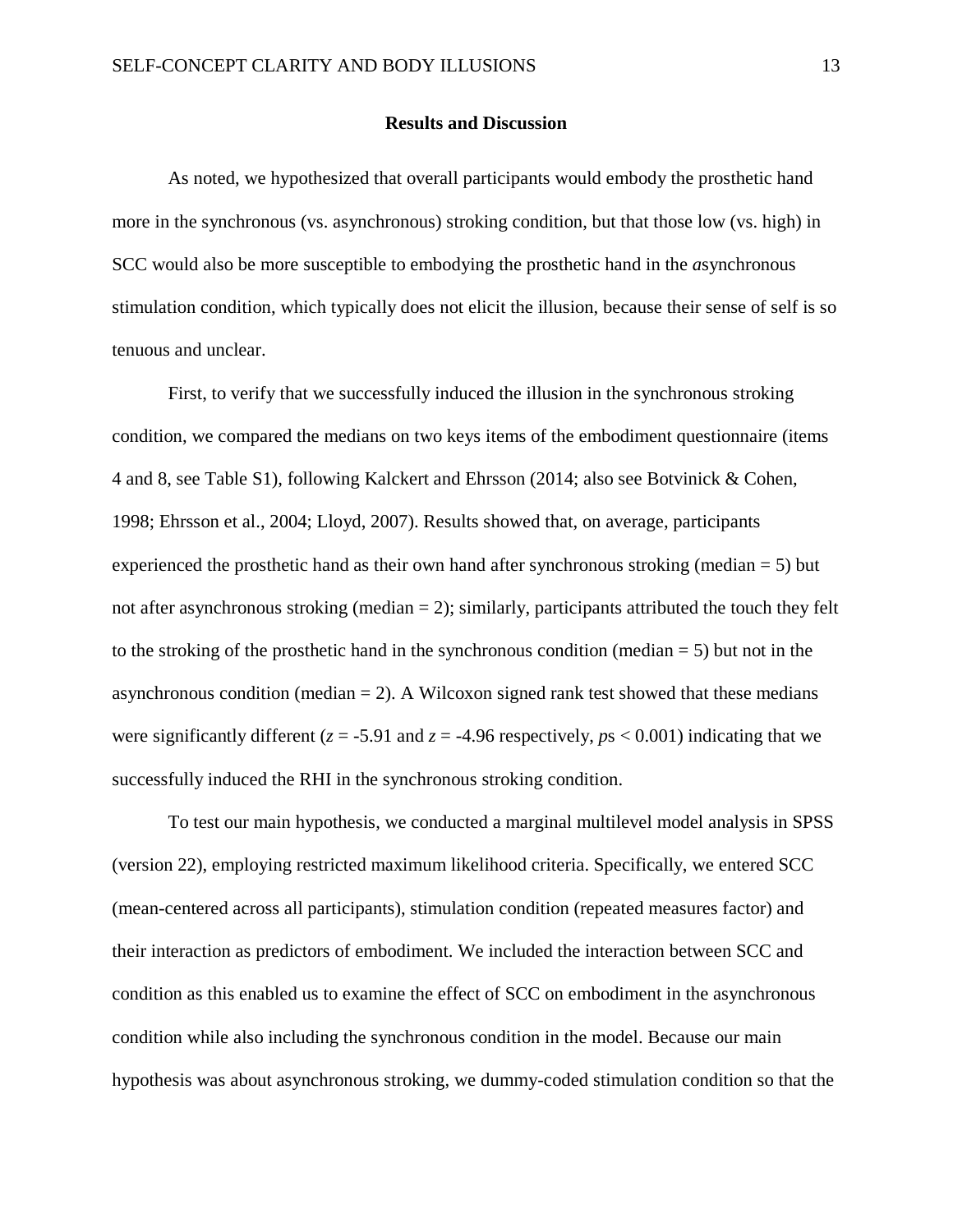asynchronous condition was the reference category (i.e., asynchronous  $= 0$ ); thus, the intercept in the model represents the degree of embodiment for the average person in the asynchronous condition. Due to the presence of the interaction term, the coefficient for SCC in our model represents the effect of SCC on embodiment during asynchronous stroking—the key test of our main hypothesis about SCC.

Results showed a significant effect of stimulation condition,  $b = 1.25$ ,  $t(78) = 7.94$ ,  $p <$ .001, 95% CI [0.93, 1.56], indicating that participants were more likely to embody the prosthetic hand in the synchronous (vs. asynchronous) stimulation condition, consistent with the Wilcoxon signed rank test and prior research (Botvinick & Cohen, 1998; Ehrsson, Spence, & Passingham, 2004; Ehrsson, Holmes, & Passingham, 2005; Lloyd, 2007). Critically, as predicted, results revealed a significant effect of SCC, *b* = –0.34, *t*(78) = –2.32, *p* = .023, 95% CI [–0.64, –0.05], indicating that people with an unclear and unstable sense of self were more likely to embody the prosthetic in the asynchronous stroking condition, when the effect is unwarranted. Finally, results showed no significant interaction between SCC and condition  $(b = 0.21, t(78) = 1.25, p =$ .214, 95% CI [–0.13, 0.55]). Although we had no predictions about the interaction, this result suggests that the association between SCC and embodiment was similar in the two conditions. For the sake of completeness, we examined the effect of SCC in the synchronous condition; the direction of the effect was the same as in the asynchronous condition, with those lower in SCC being more likely to embody the prosthetic hand, but the effect of SCC on embodiment in the synchronous condition was not significant  $(b = -0.13, t(78) = -0.65, p = .52, 95\% \text{ CI } [-0.52,$ 0.27]). We suspect that this null effect is likely because of the robustness of the RHI. That is, during synchronous stroking, most people—both those low and high in SCC—experience a strong RHI. Results are summarized in Table 1 and depicted in Figure 1.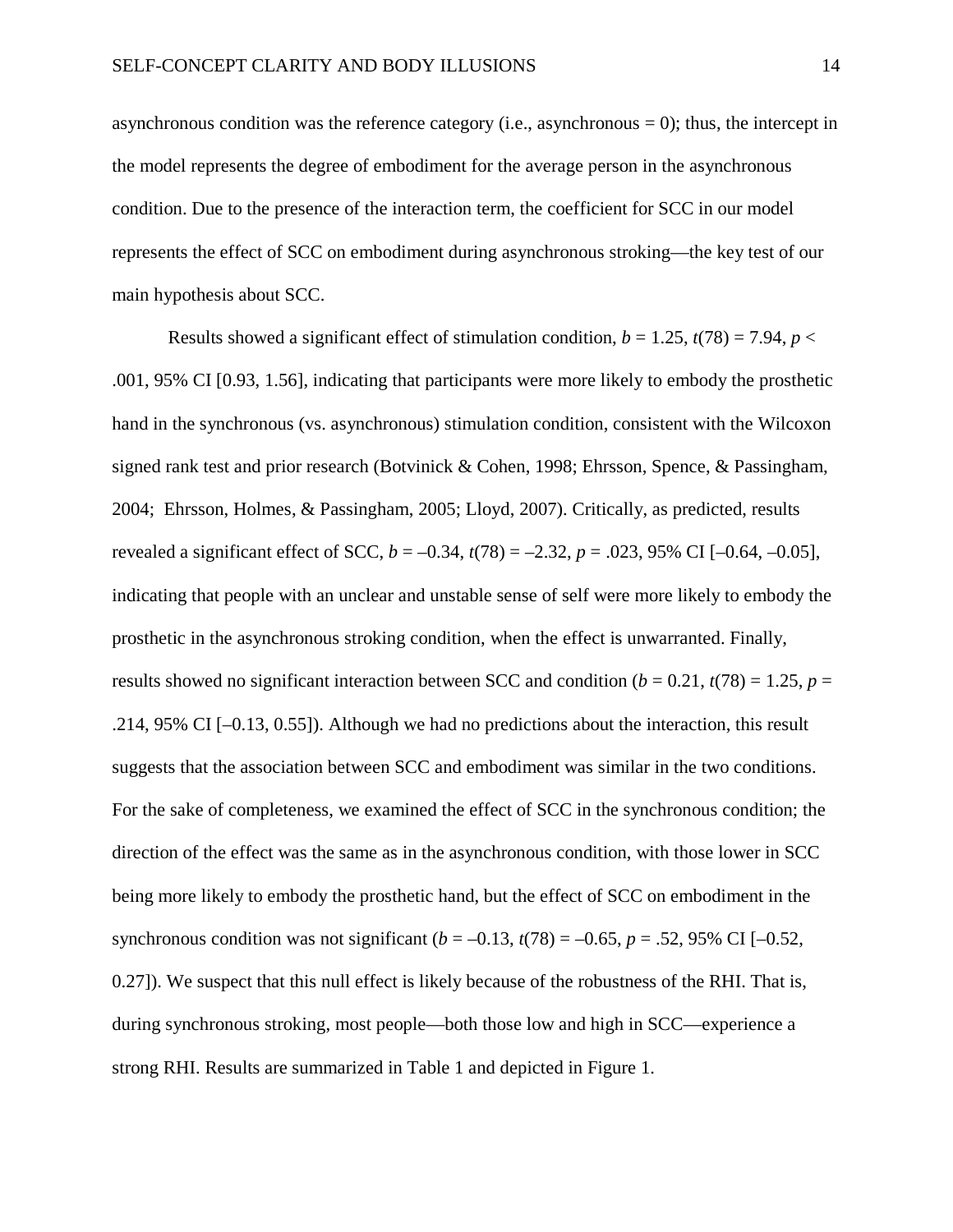| Predictor                          | b         | 95% Confidence Interval | t(78)   |
|------------------------------------|-----------|-------------------------|---------|
|                                    |           |                         |         |
| Intercept                          | $2.59***$ | 2.33, 2.86              | 19.50   |
|                                    |           |                         |         |
| Stimulation condition              | $1.25***$ | 0.93, 1.56              | 7.94    |
| <b>SCC</b>                         | $-0.34*$  | $-0.64, -0.05$          | $-2.32$ |
| $SCC \times Stimulation Condition$ | 0.21      | $-0.13, 0.55$           | 1.25    |

Table 1. Results of multilevel model analysis predicting embodiment of the prosthetic hand.

 *\*p<.05; \*\*\*p<.001*



*Figure 1*. The relationship between self-concept clarity and embodiment. Self-concept clarity significantly predicts embodiment of the prosthetic hand in the asynchronous stimulation condition. Shaded areas represent 95% confidence bands.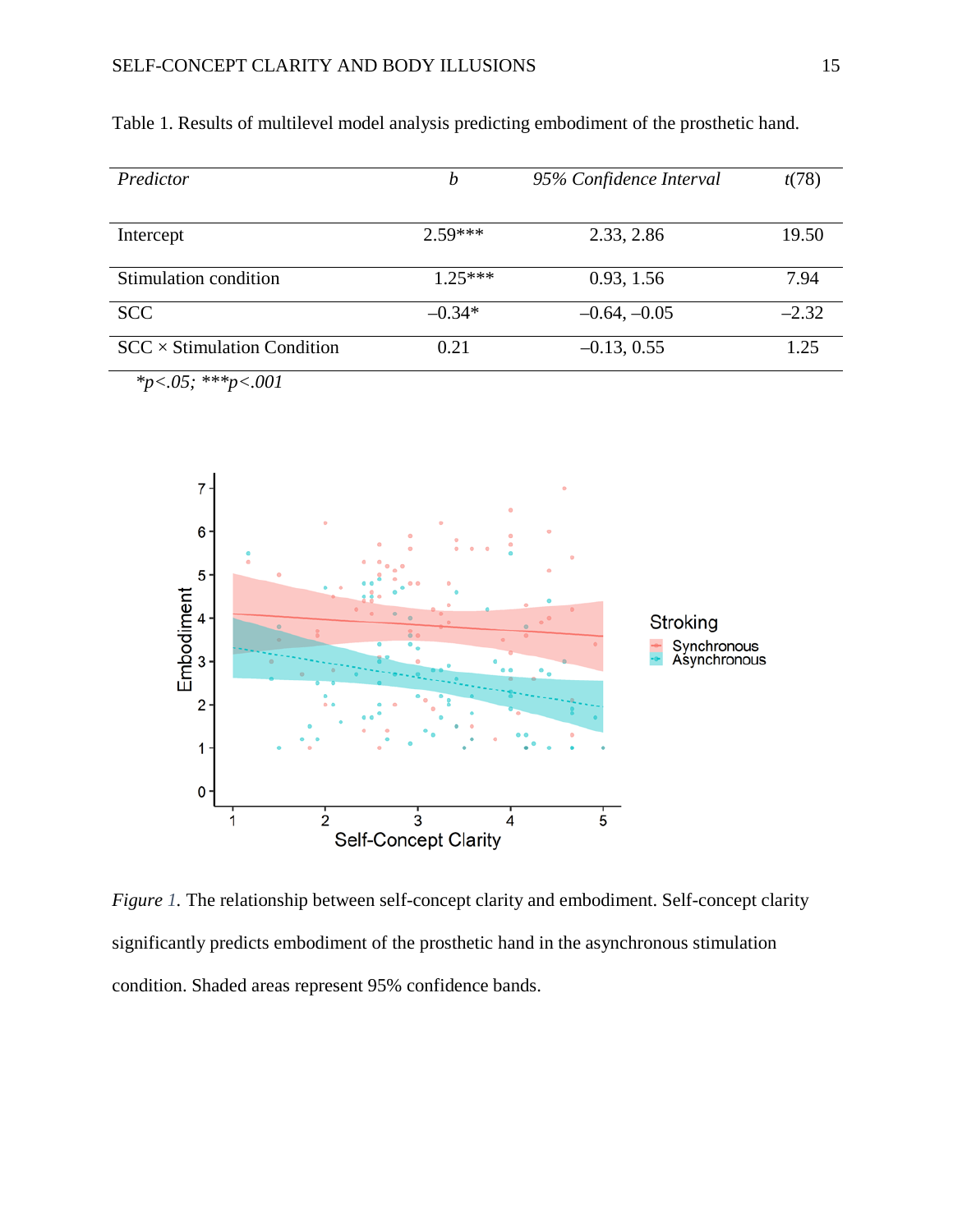#### **Study 2**

In Study 1, we showed that low SCC is associated with greater susceptibility to the RHI when there is no sensory conflict between visual and tactile inputs to be resolved, suggesting that individuals who have an unclear sense of self also have a more malleable bodily self. The RHI, however, involves experiencing illusory ownership over a single body part (i.e., a hand) and hence assesses malleability of body-part ownership, rather than malleability of whole-body ownership. Given that the bodily self is experienced as a single, coherent whole-body representation, rather than the sum of multiple representations of separate body parts (Metzinger, 2004), assessing susceptibility to whole-body ownership would more completely capture malleability of the bodily self. To address this, in Study 2, we sought to conceptually replicate and extend our findings by testing if low SCC people are also more vulnerable to the body-swap illusion, that is, the impression that one possesses another person's entire body (Petkova & Ehrsson, 2008). To this end, we took advantage of a study investigating whether experiencing the body-swap illusion with a different race target reduces prejudice (Thériault et al., in preparation). Specifically, participants in the body-swap condition were outfitted with a virtualreality head-mounted display, which gave them a first-person perspective from the body of another person—an important determinant of body ownership (Ehrsson, 2007). The body-swap illusion was elicited by instructing participants to execute a series of movements in synchrony with the other person. Based on our findings in Study 1, we predicted that those low in SCC would be more susceptible to the body-swap illusion.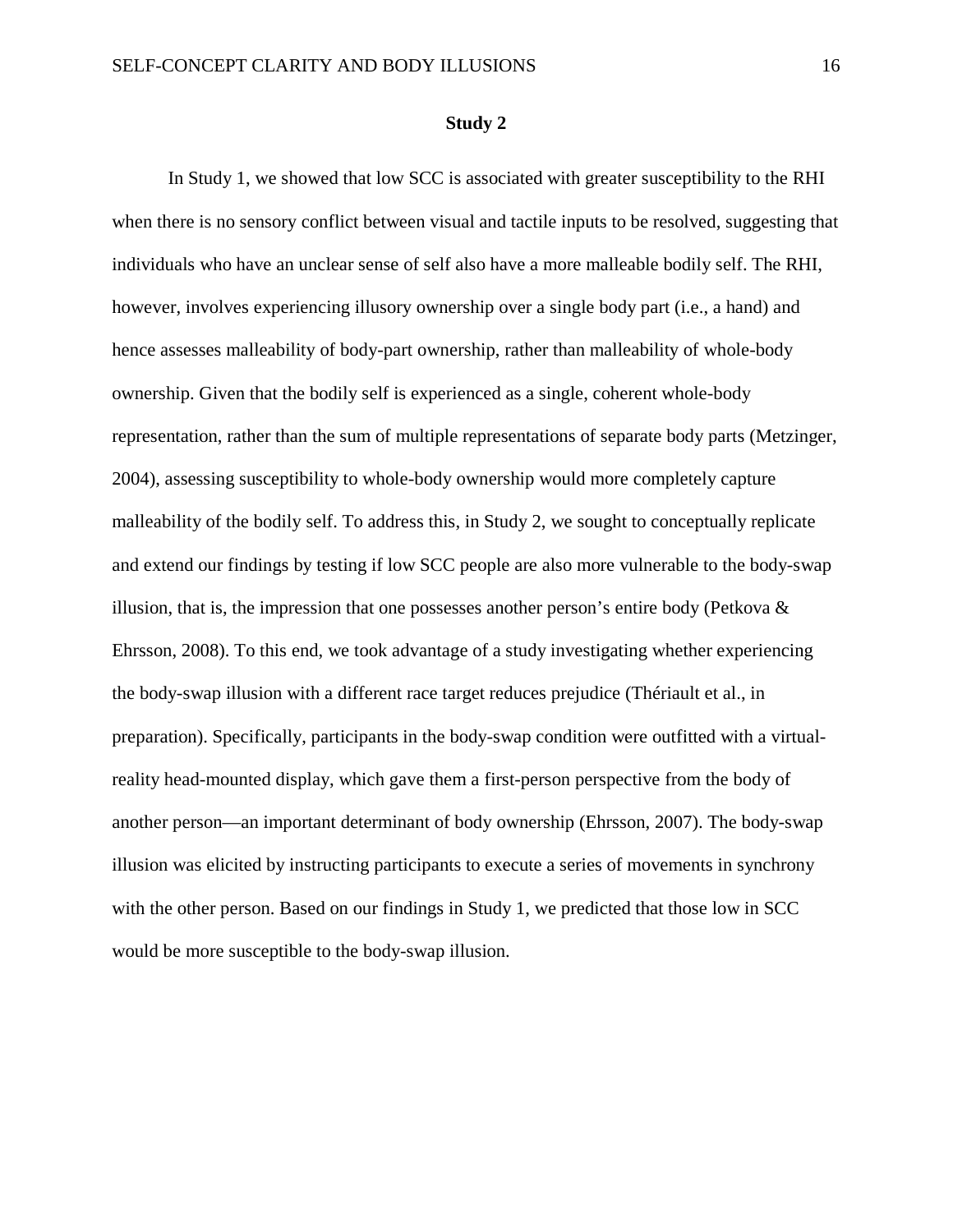#### **Methods**

#### *Participants*

As noted, for Study 2, we drew upon a larger study examining the effects of different perspective-taking manipulations on racism toward Black individuals (Thériault et al., in preparation). Specifically, we analyzed data from the 34 participants randomly assigned to the body-swap condition. There were 25 women and nine men; participants ranged in age from 18- 31 years old (*M* = 22.26, *SD* = 3.35). Of note, although the larger study analyzed only non-Black participants, two participants in the body–swap condition were Black; because we did not have specific predictions about race, we elected to include these participants (although the pattern of results reported below does not change if these participants are excluded). The procedures were approved by the Integrated Health and Social Services University Network for West-Central Montreal Institutional Review Board and participants were compensated \$20.

Because we drew upon an existing dataset we could not base our sample size on our effect of interest; however, results from a post-hoc sensitivity power analysis indicate that this sample size was sensitive to detect correlations of  $r = .45$  with 80% power. Given that this correlation represents a moderate to large effect (Cohen, 1988), this estimate suggests that our study was well-powered to test the association between SCC and susceptibility to the body-swap illusion.

#### *Procedure*

The experimenter first met participants and a gender-matched Black confederate at the building lobby and guided them to the testing location. Participants were informed that they would be participating in a study examining the influence of immersive virtual technology and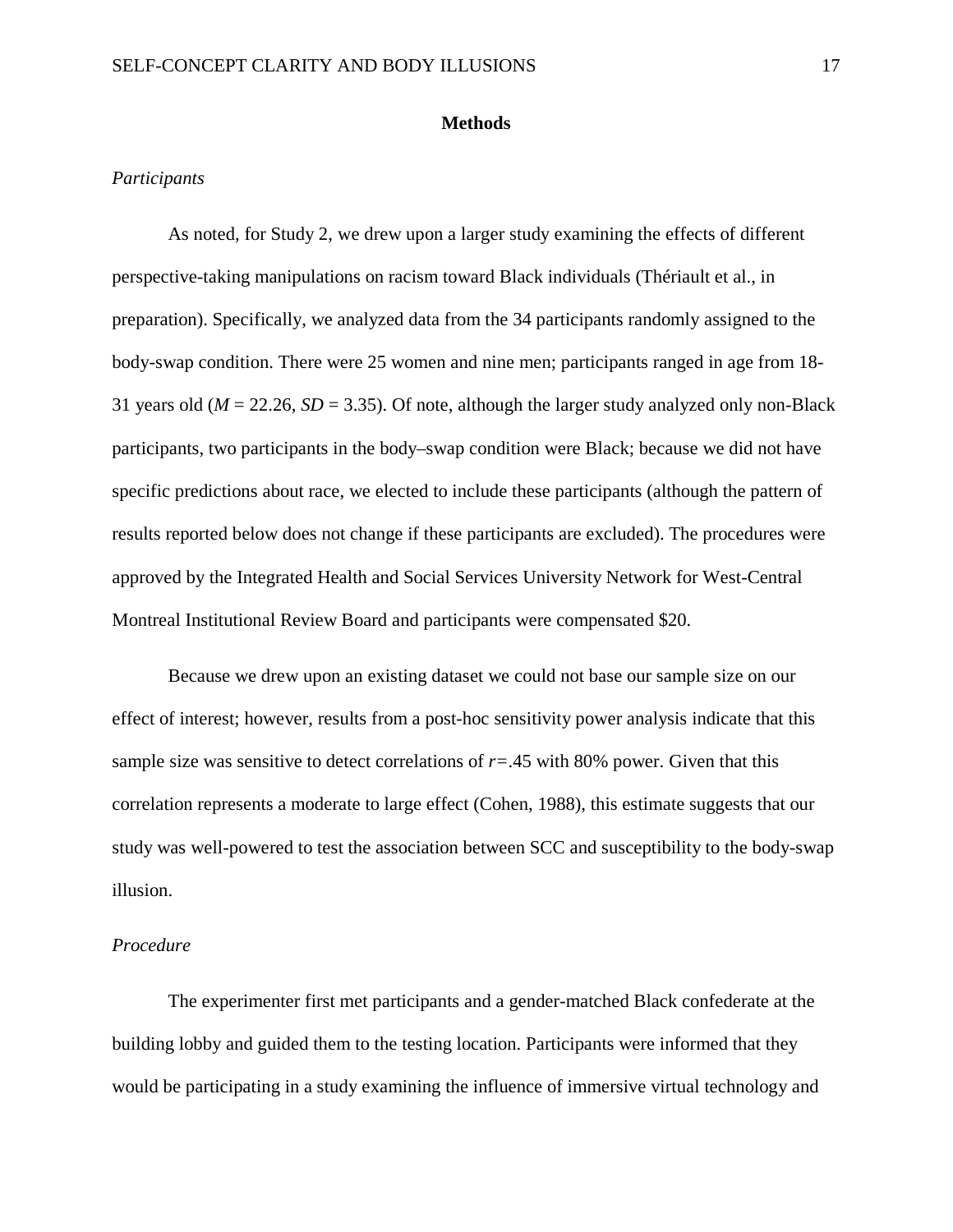embodiment on social cognition (i.e., they were not explicitly told that they would be seeing the confederate's perspective through a headset). After giving their informed consent, participants and the confederate were instructed to sit on one of two chairs and to put on the virtual reality headset (see below for details). Through the headset, participants received visual input from a camera attached to the head of the confederate (and vice versa for the confederate). That is, looking down at their hands or at the mirror in front of them, participants would see the hands or the reflection of the confederate, rather than their own hands or reflection (see Figure 2). Once the participant and the confederate were wearing the virtual reality headsets, the experimenter read a script giving them instructions to execute a series of movements in order to begin the body-swap induction. Importantly, participants were told that they had been randomly assigned to the "follower" role while the confederate had been assigned to the "leader" role (in fact, participants were always assigned to the "follower" role). The leader's role was to follow the experimenter's instructions, and the follower's role was to synchronize their movements as much as possible with those of the leader. In this way, participants saw the confederate executing movements from a first-hand perspective via the headset as they themselves executed the same movements. After approximately 5 minutes, participants were instructed to close their eyes so that the curtains hiding the mirrors could be removed. Once the curtains were removed, participants opened their eyes and were instructed: "For the next minute, look at yourself in the mirror in front of you". This was done to strengthen the illusion that the confederate's body belonged to the participant (Preston, Kuper-Smith, & Ehrsson, 2015). The experimenter then continued with the movement instructions. The body-swapping induction lasted approximately 10 minutes. After this induction, participants completed a self-report measure of embodiment, various tasks and measures unrelated to the current investigation, as well as the Self-Concept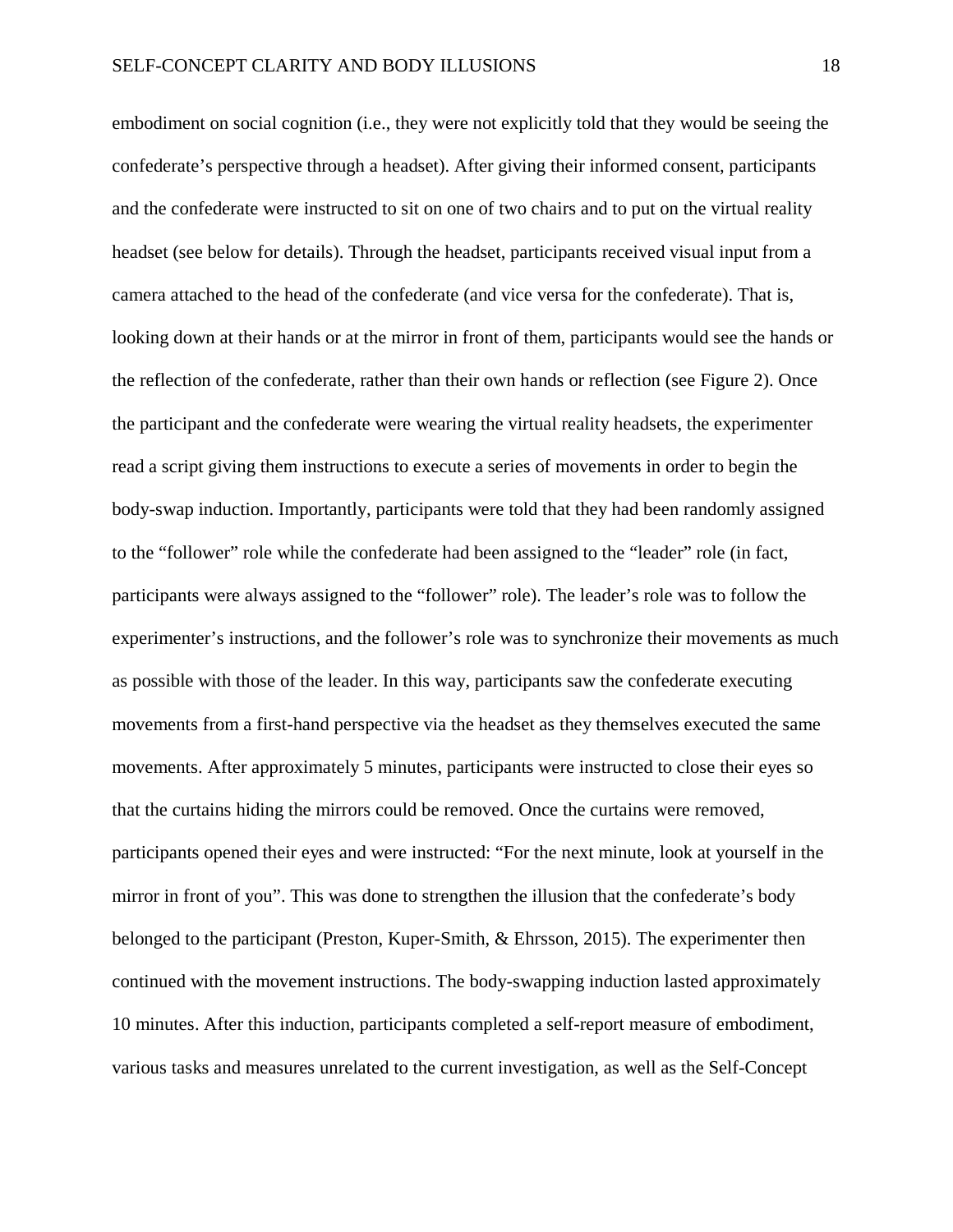Clarity scale ( $\omega$  = .93) used in Study 1. Finally, participants were partially debriefed and compensated for their time, and then fully debriefed at a later time. For full procedural details, see (Citation Blinded).

### *Experimental Setup*

Participants sat on a chair facing a large partition that separated the testing area, approximately 125 cm from the partition. In a parallel setup, the confederate sat on the other side of the partition such that the participant and the confederate could not see each other. Directly in front of the participant and the confederate, against the partition, was a large mirror (74 cm  $\times$  165 cm) covered by a black curtain. The experimenter stood to the right of the participant (left of the confederate) as they delivered the instructions through a headset microphone. A speaker to the left of the participant also transmitted the voice of the experimenter so that the instructions appeared to come from both sides of the participant. This was important to maintain the illusion of body-swapping; otherwise, the participant would see the experimenter on their left during the illusion but hear their voice from the right.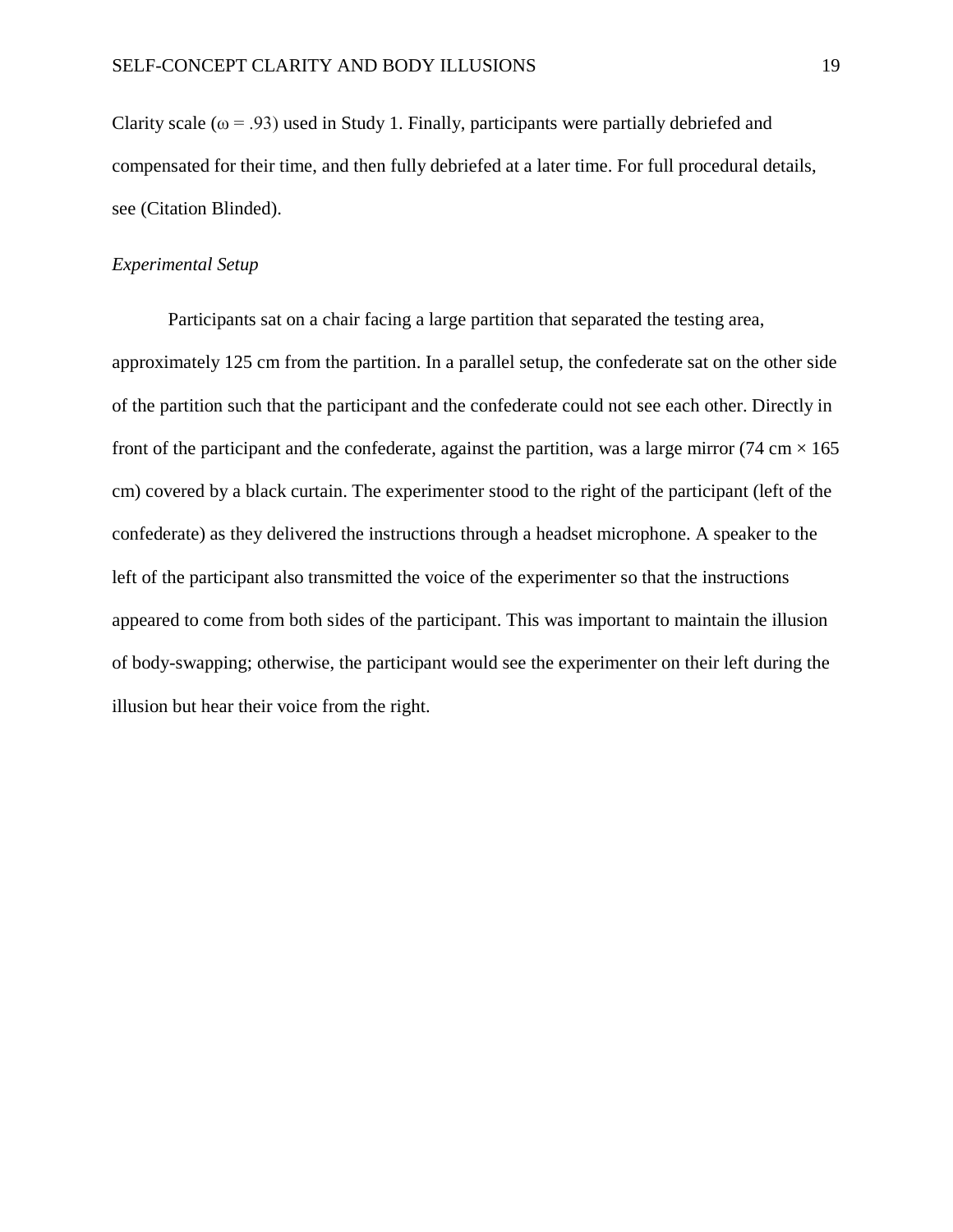

*Figure 2*. Experimental setup with large partition separating confederate and participant. Left: Confederate looking down at her hands. Middle: Participant point of view (through the virtualreality headset), seeing the confederate's hands and image reflection, instead of her own. Right: Participant looking down at her hands.

# *Materials and Measures*

*Virtual Reality Headset.* We used the Oculus Rift Development Kit 2 head-mounted display. Two small screens are located inside, with resolutions of  $960 \times 1080$  pixels per eye and a refresh rate of 75 frames per second, resulting in horizontal and vertical fields of view of approximately 100° of visual angle. To allow participants to see the person's visual perspective, we attached a modified PlayStation 3 camera to the Oculus Rift device using a custom 3D printed structure. The software used to generate the body-swap illusion is called *The Machine to*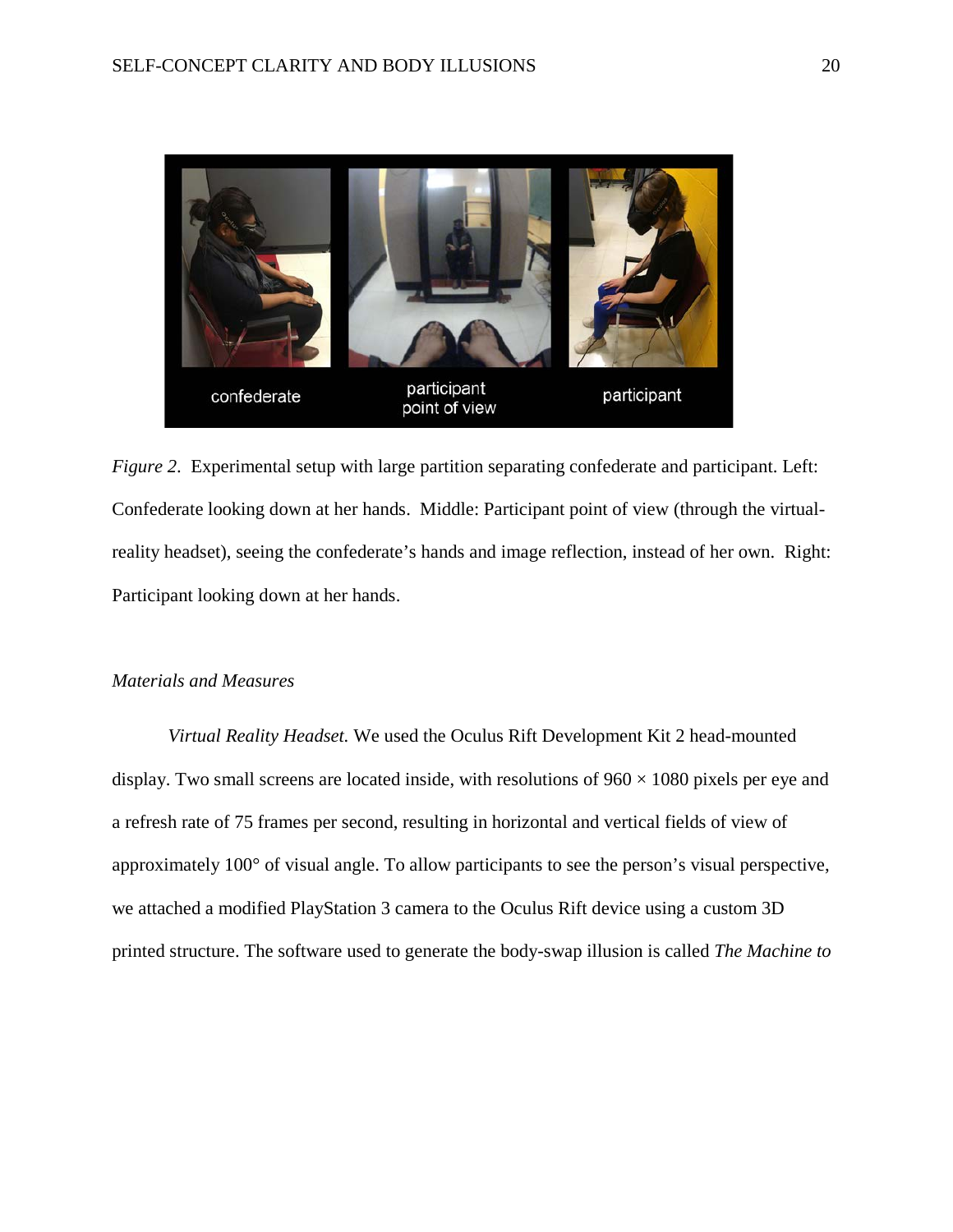*Be Another*, developed by the international and interdisciplinary collective *BeAnotherLab* (Bertrand, Gonzalez-Franco, Cherene, & Pointeau, 20[1](#page-22-0)4)<sup>1</sup>.

*Body-Swap Embodiment Questionnaire* ( $\omega$  = .91). To assess the degree to which participants experienced the body-swap illusion, we adapted the Longo et al. (2008) embodiment questionnaire used in Study 1. Specifically, using an 8-point scale, participants indicated their level of agreement with 10 items assessing the extent to which they experienced the confederate's body as their own  $(0 = I$  do not agree at all and  $7 = I$  agree completely). Sample items include: "It seemed like the body I saw belonged to me" and "It seemed like the body I saw was my body" (see Table S2 for questionnaire). The strength of the body-swap illusion was operationalized as the mean of all items relating to embodiment, with higher scores indicating a stronger illusion that the confederate's body belonged to the participant.

#### **Results and Discussion**

To test the hypothesis that those low in SCC are more vulnerable to the body-swap illusion, we conducted a linear regression in R version 3.5.1 with SCC predicting embodiment as assessed by our body-swap embodiment questionnaire. As predicted, and conceptually replicating findings from Study 1, SCC was negatively associated with the strength of the bodyswap illusion ( $b = -0.48$ ,  $t(32) = -2.98$ ,  $p = .006$ ; 95% CI [-0.81, -0.15]). That is, as shown in Figure 3, individuals with an unclear sense of self reported experiencing the body-swap illusion more strongly than those with a more clear sense of self.

<span id="page-22-0"></span><sup>1</sup> This software is publicly available at[: https://github.com/BeAnotherLab/The-Machine-to-be-Another.](https://github.com/BeAnotherLab/The-Machine-to-be-Another)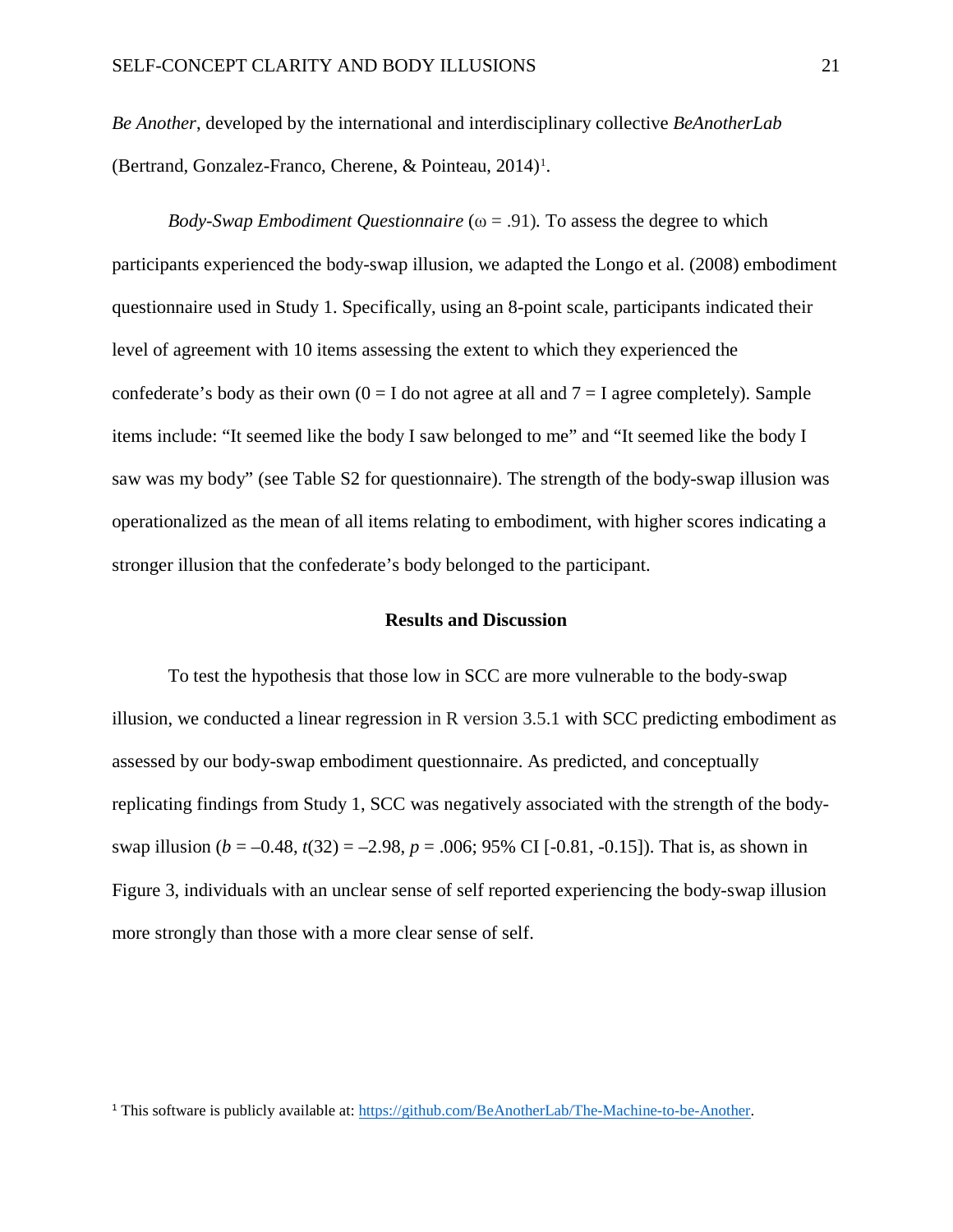

*Figure 3*. The relationship between self-concept clarity and embodiment in the body-swap illusion. Self-concept clarity significantly predicts embodiment of the other person's body. Shaded area represents 95% confidence band.

# **General Discussion**

In the present studies, we examined the relationship between the self-concept, the cognitive representation of everything that can be described as "me" or "mine" (Markus, 1977), and the bodily self, the implicit, pre-reflective awareness of the perceptual experiences of one's body in space (Gallagher, 2000; Gallagher & Meltzoff, 1996; Haggard & Wolpert, 2005). Specifically, we investigated whether clarity and stability in the self-concept is associated with clarity and stability in the bodily self. In Study 1, we used the RHI paradigm to assess whether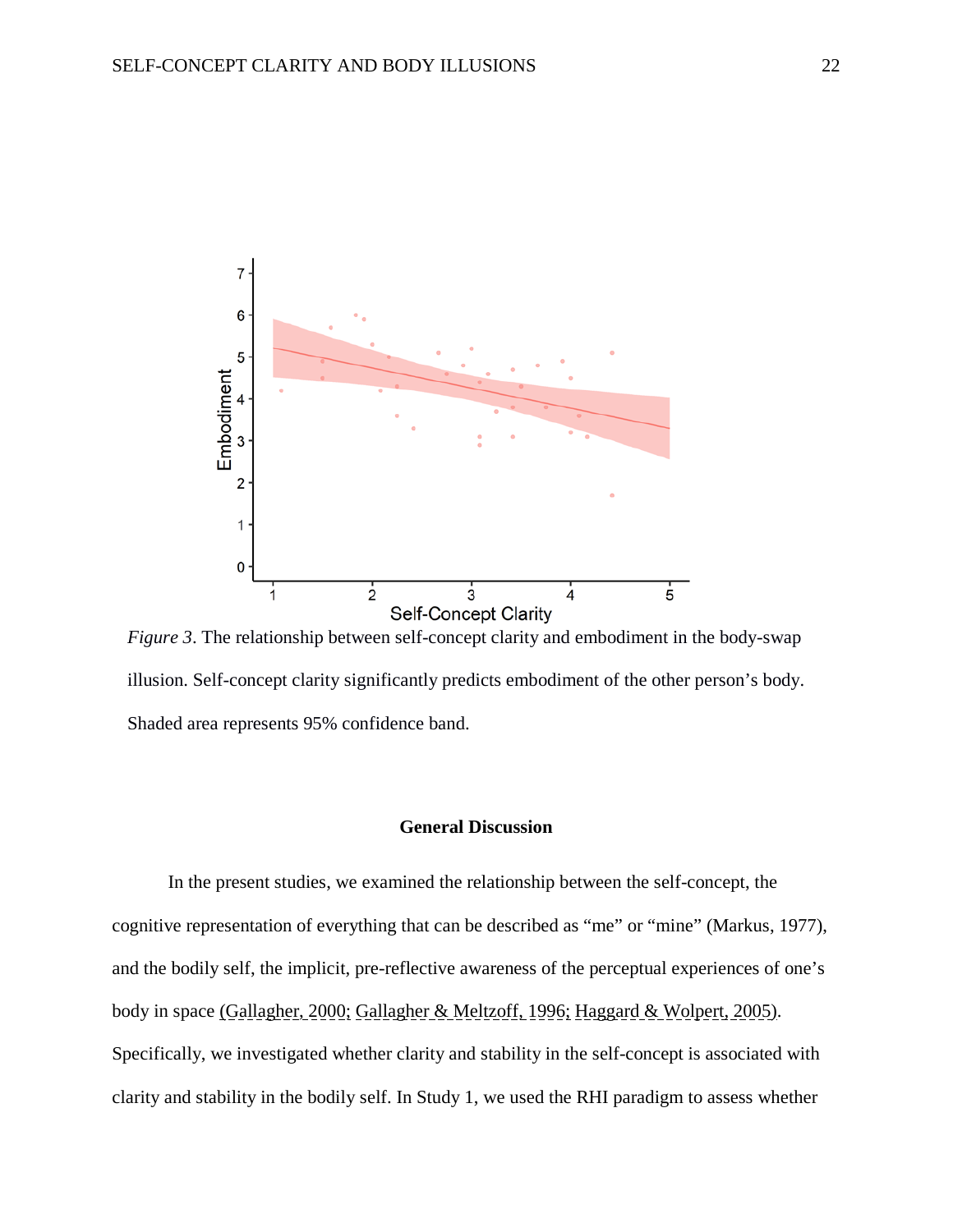lower SCC individuals are more vulnerable to misperceiving sensory cues and incorporating that irrelevant information into their bodily self. As predicted, those low (vs. high) in SCC reported more embodiment of the prosthetic hand during asynchronous stroking—that is, the control condition which typically does not give rise to the illusion because there is less sensory conflict between what is "me" and "not me". We suspect that low SCC individuals have such a tenuous and fragile sense of self that they incorporate the prosthetic hand into their own body representation even in this inappropriate context when sensory signals do not warrant it. Interestingly, a similar finding—susceptibility to the RHI under asynchronous stimulation—was observed in patients with schizophrenia (Thakkar, Nichols, McIntosh, & Park, 2011), a disorder characterized by disturbances in self-processing including self-concept confusion (for review, see Cicero, 2017). In Study 2, we conceptually replicate this effect by demonstrating that low SCC individuals are also more susceptible to the body-swap illusion—i.e., experiencing another person's body as their own. This observation is notable given that the confederate in the bodyswap illusion was of a different race than almost all participants, a factor known to reliably decrease the strength of bodily illusions (Farmer et al., 2012; Lira et al., 2017). Taken together, our results show that a weak and unclear sense of self is associated with an excessively malleable bodily self. While previous work has observed an association between SCC and body image (i.e., lower SCC is related to greater body dissatisfaction; for review, see Vartanian & Hayward, 2017), to our knowledge, this is the first evidence linking SCC to the bodily self.

Our findings are correlational and an important question for future work is to test the causal relations between SCC and body malleability. Consistent with the notion that the self "starts with the body" (Baumeister, 1992), it is possible that our bodily self contributes to the clarity of our self-concept in a bottom-up fashion. Having a more malleable representation of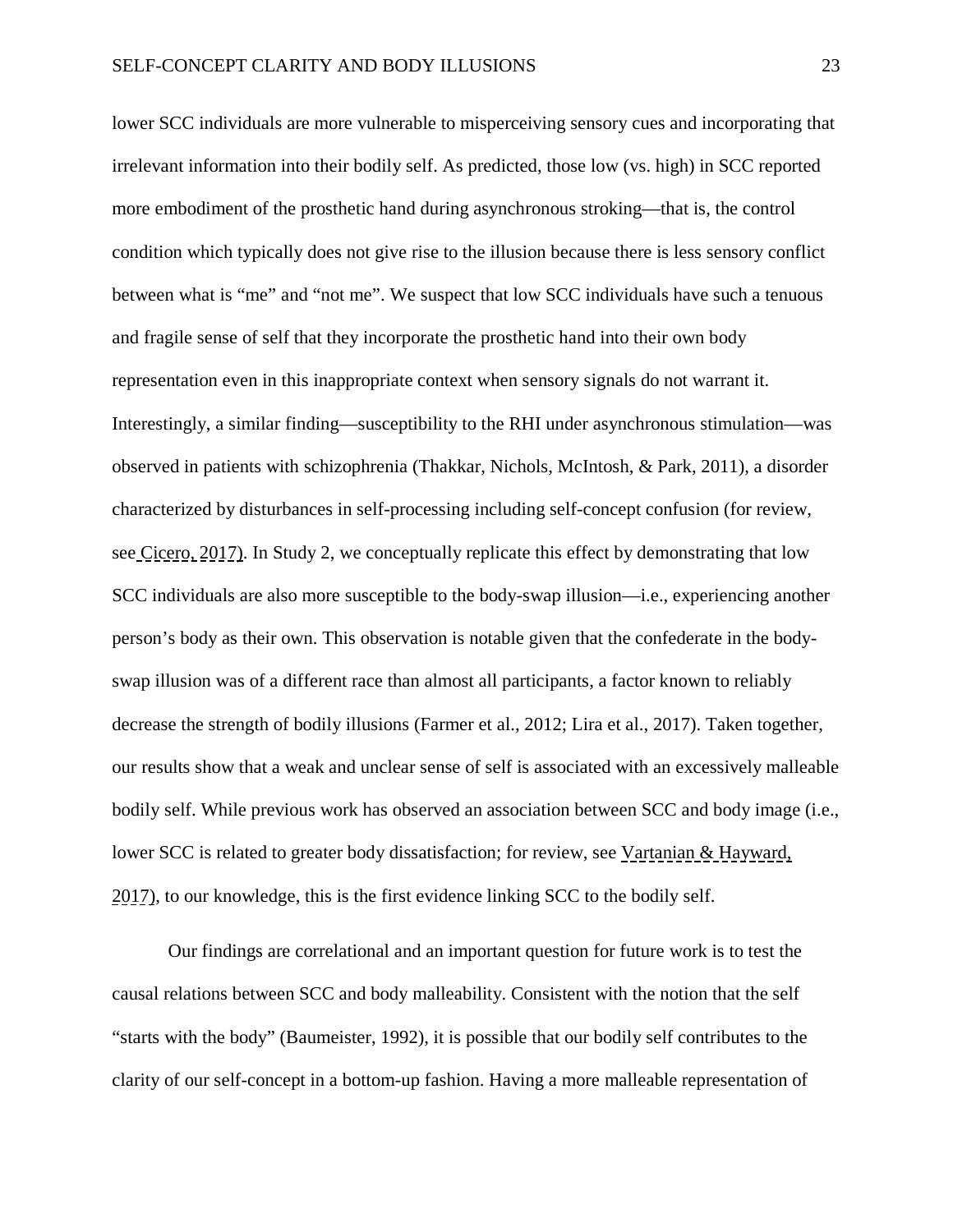one's own body may predispose one to question one's psychological experience, which could ultimately lead to an unclear self-concept. In fact, as noted, developmentally, the bodily self comes online prior to the development of the self-concept or identity: infants exhibit evidence of bodily awareness as manifested by, for example, recognizing themselves in a mirror (Amsterdam, 1972; Lewis & Brooks-Gunn, 1979) before the development of a self-concept or personal identity (Damon & Hart, 1982; Stipek, Gralinski, & Kopp, 1990). Alternatively, having a weak and unclear sense of self may make people more susceptible to alterations in their bodily representations. This notion is consistent with findings showing that increasing awareness of the self-concept translates to improved awareness of internal bodily signals such as heartbeat (Ainley, Maister, Brokfeld, Farmer, & Tsakiris; 2013). To examine if SCC plays a causal role in affecting our bodily self, researchers could experimentally manipulate SCC (e.g., Emery, Walsh, & Slotter, 2015) before exposing participants to a bodily illusion. A third possibility is that rather than being unidirectional, the self-concept and bodily self may interact in a dynamic reciprocal fashion to form a clear and coherent sense of self (Brandon, 2016). For example, low SCC individuals' proclivity to incorporate inappropriate and unwarranted bodily information into the self may lead to a vicious cycle by which self-concept confusion is maintained, or even exacerbated. Future research is needed to elucidate the precise nature of the relationship between SCC and body malleability.

Our research may have important implications for interpersonal processes. Social interaction requires processing information about the other person's internal state—their thoughts, feelings, motivations, attitudes. Interestingly, compelling evidence shows that processing others' internal states activates the same neural representations as when the self experiences these internal states (Bernhardt & Singer, 2012; Gallagher et al., 2000). Such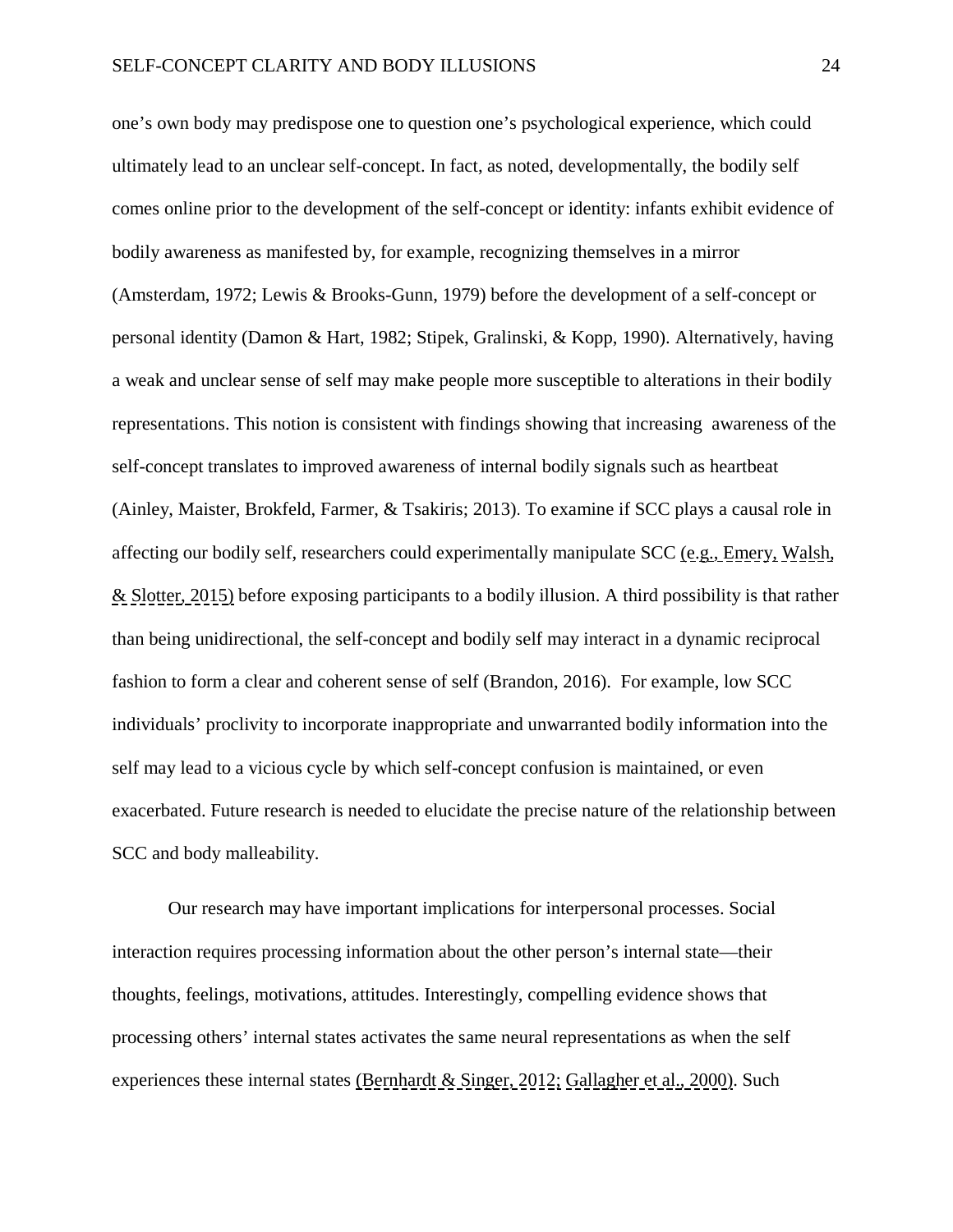"mirroring" can result in potential conflicts between representations of the other and the self, and thus successful social interaction requires self-other distinction: the ability to differentiate between one's own experiences and the experiences of the other (see Guzman, Bird, Banissy, & Catmur, 2016 and Steinbeis, 2016 for reviews). For example, the control of our automatic tendency to imitate others requires the ability to distinguish between one's own motor plan and that of the other (Wang & Hamilton, 2012). Perspective-taking requires appreciating differences between one's own mental state and that of the other to avoid simply attributing one's own perspective to the other person, especially when the other's perspective conflicts with one's own (Santiesteban et al., 2012). Finally, when empathizing with another, the degree of differentiation between the self and other may lead to qualitatively different empathic reactions. As Batson (1987) argued, failing to maintain adequate boundaries between one's own emotions and those of another person can result in empathic personal distress, a self-oriented, aversive response that often detracts from helping the person in need (Batson, 1987). By contrast, empathic concern, an other-oriented response that induces a desire to alleviate the other's suffering, is associated with greater self-other distinction (Batson et al., 1997). Low SCC individuals' difficulties with bodily self–other distinction (i.e., excessively malleable bodily self) may predispose them to troubles with social processes such as the ones described above. Future work could investigate this idea.

This research may also have implications for understanding clinical conditions marked by difficulties with self-representations. In particular, our findings suggest that disorders characterized by disturbances in one aspect of the self may also be characterized by disturbances in other aspects of the self. As noted, individuals with schizophrenia, like those with low SCC, are more susceptible to the RHI during asynchronous stroking (Thakkar et al., 2011); interestingly, schizophrenia has been shown to be related to low SCC (Cicero, 2017). Together,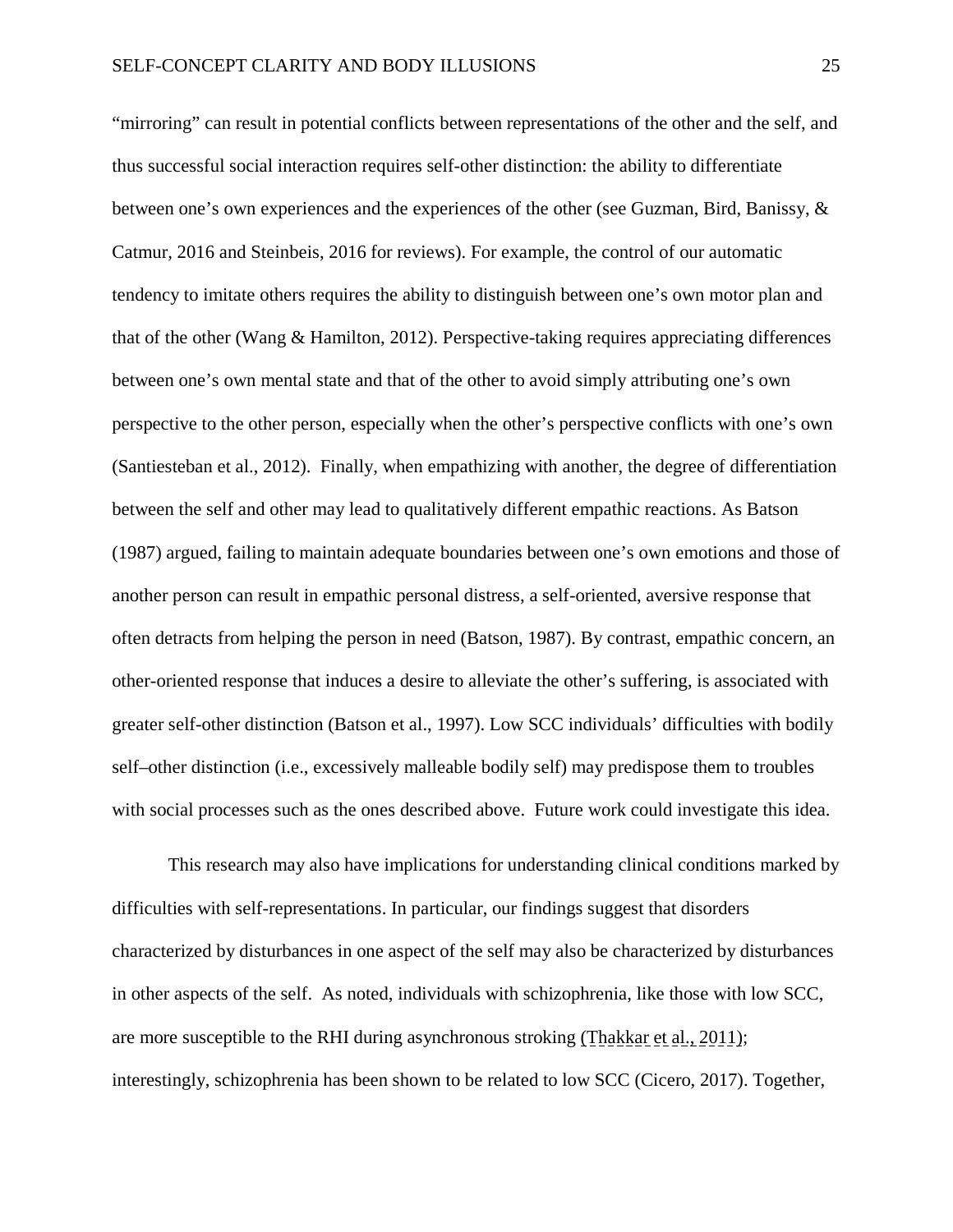these findings suggest that people with schizophrenia are characterized by a lack of stability in both the self-concept and bodily self. Beyond schizophrenia, one defining feature of borderline personality disorder (BPD) is "markedly and persistently unstable self-image or sense of self" (American Psychiatric Association, 2013); our findings suggest that these patients may also experience unstable bodily representations. Indeed, an unclear bodily self may explain why BPD patients tend to experience depersonalization (Brodsky, Cloitre, & Dulit, 1995), a feeling of separation between oneself and one's body. Bodily malleability could also explain BPD individuals' tendency to excessively merge with others (Beeney, Hallquist, Ellison, & Levy, 2016). Moving away from disorders of the self-concept, a condition known to be associated with disturbances in the bodily self is mirror–touch synesthesia: when observing another person being touched, mirror–touch synesthetes experience tactile stimulation on the congruent part of their own body, suggesting that their bodily representations are highly malleable (Banissy & Ward, 2007). If bodily malleability is related to an unclear and unstable cognitive self, mirror–touch synesthetes should also be vulnerable to self-concept confusion. Interestingly, anecdotal evidence suggests that mirror–touch synesthetes also have a tenuous self-concept; as one woman with this condition described, "I spent my life losing myself in other people, on whims, just gone" and "I just have no idea who I am" (Spiegel & Miller, 2015). Her comments resonate with research indicating that individuals low in SCC search for external sources of self-definition (Campbell, 1990). Given research showing that higher SCC is associated with better relationships (e.g., Lewandowski, Nardone, & Raines, 2009) and well-being (Campbell et al., 1996; Treadgold, 1999), our findings imply that mirror-touch synesthetes may be prone to relationship difficulties and lower well-being. Future work should examine if people with one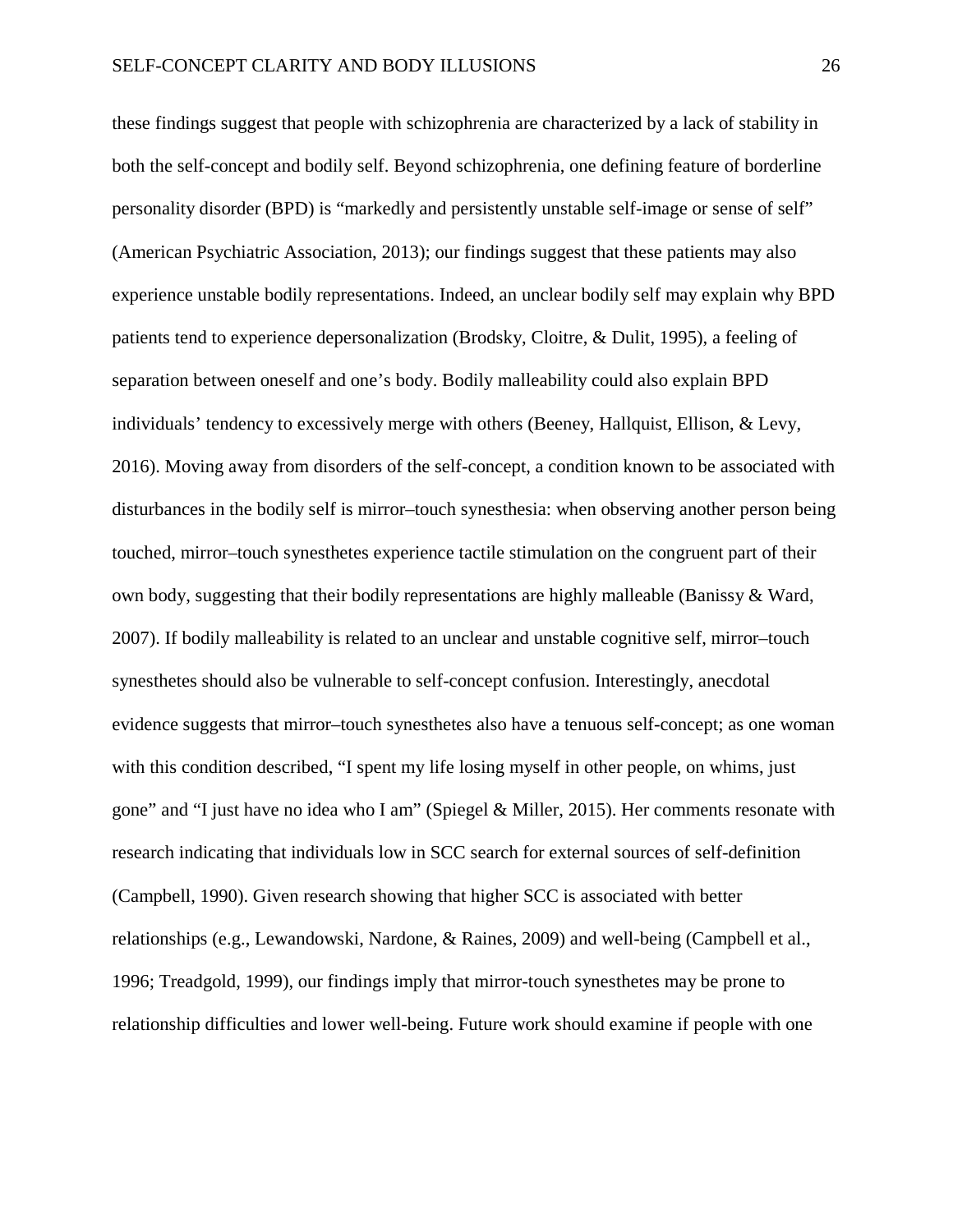kind of self disturbance—either in the self-concept or the bodily self—also experience disturbances in the other aspects of the self.

A few limitations should be noted. Because the body-swap illusion is a resource-intensive procedure, we drew upon a larger study using this paradigm to test our hypothesis that SCC is associated with this bodily illusion; consequently, we could not base our sample size on the effect we were interested in investigating. That said, the purpose of Study 2 was to conceptually replicate the findings from Study 1, and to test whether the SCC–body malleability association extends to the entire body. Moreover, a post-hoc sensitivity analysis indicated that our sample size was sensitive to detecting the observed moderate- to large-sized effect of SCC in this study. Nonetheless, future work should replicate the association between SCC and susceptibility to the body-swap illusion in a larger sample to ascertain the robustness of the effect. We also did not have an explicit asynchronous movement condition in Study 2. However, two features of the body-swap paradigm we used likely attenuated the sensory conflict in the body-swap illusion. First, although the participants and confederate were instructed to move in synchrony in the body-swap paradigm, this was difficult to achieve in practice. As a result, the movements between participants and the confederate were likely somewhat asynchronous, similar to the asynchronous stimulation condition in the RHI paradigm. Second, with the exception of two participants, the participant and confederate were of different races, a factor known to attenuate degree of embodiment (Farmer et al., 2012; Lira et al., 2017). Again, though, future work should examine the specificity of the relationship between SCC and susceptibility to body-swapping by including a condition where participants are explicitly instructed to move out of synchrony with the confederate.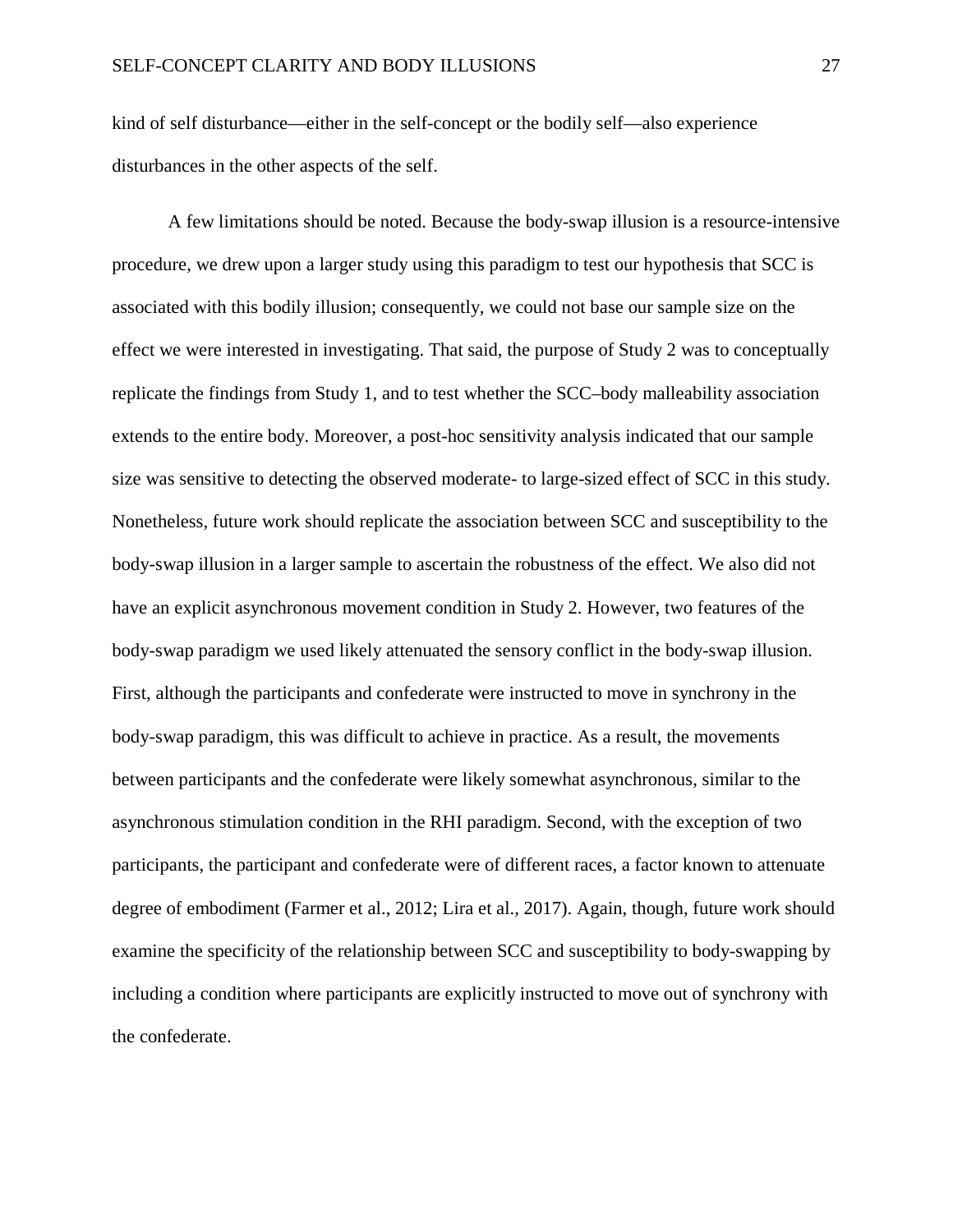In conclusion, few topics are as central to human existence as the self. Questions like "Where does our sense of self come from?" and "How do we maintain a clear, stable, unitary sense of self?" have fascinated psychologists and philosophers for centuries. To answer these fundamental questions, some researchers have focused on the self-concept while others have examined the bodily self. Although traditionally investigated separately, both theory and some evidence suggest that these two notions of self are interrelated (Ainley et al., 2013; Banakou et al., 2013; Gallagher, 2000). We add to this literature by demonstrating that low clarity, coherence and stability of the self-concept is associated with susceptibility to bodily illusions. This finding implies that a clear and coherent sense of self entails clarity and coherence in both the psychological and bodily notion of self, suggesting that these notions may represent two sides of the same self.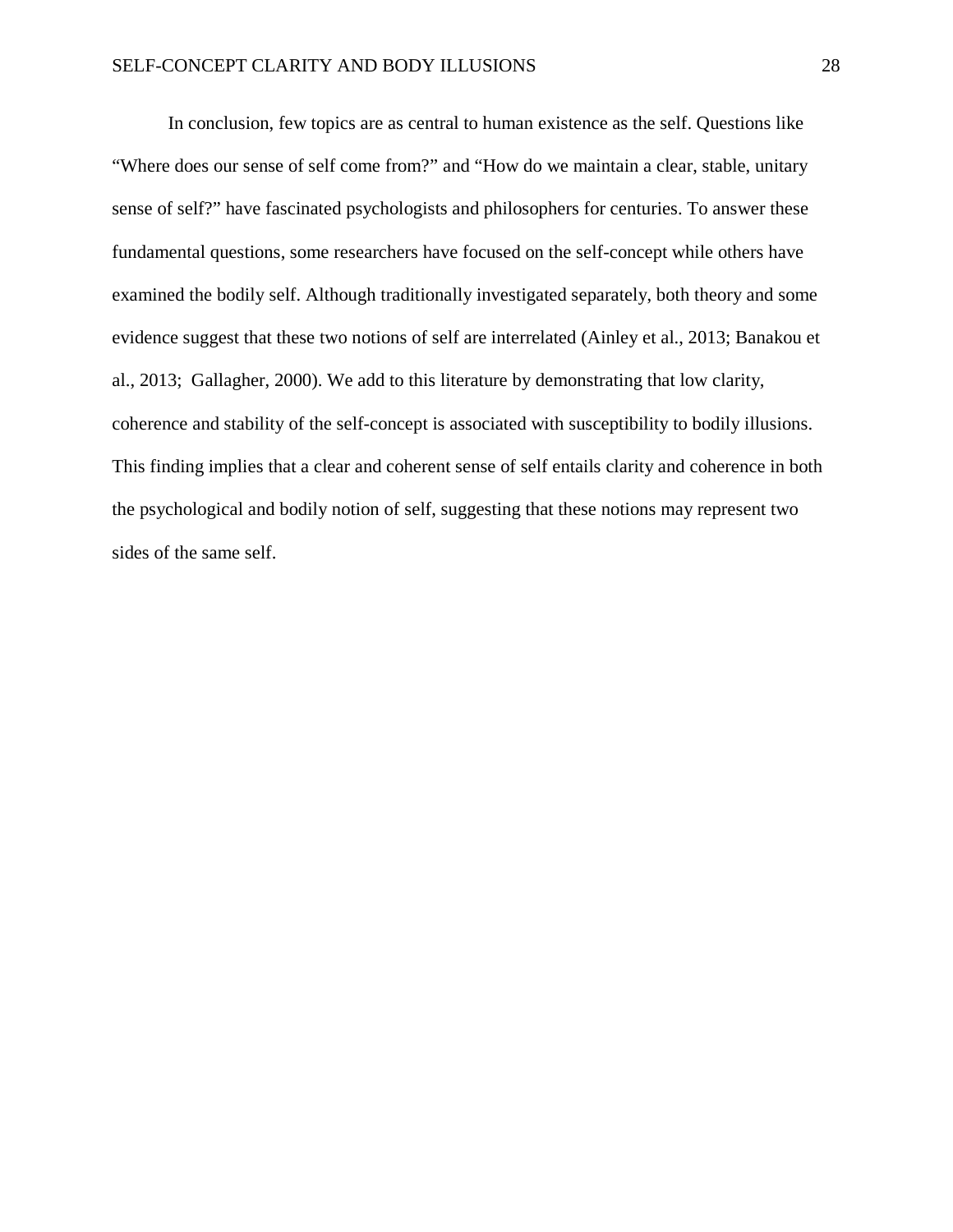#### **Contributions**

The study concept and designs were developed by S. A. Krol and J. A. Bartz for Study 1 and by R. Thériault, J. A. Olson, A. Raz, and S. A. Krol for Study 2. Testing and data collection was performed by S. A. Krol (Study 1) and R. Thériault (Study 2). S. A. Krol performed the data analyses for Study 1 and S. A. Krol and J. A. Bartz performed interpretation for Study 1. R. Thériault performed the data analyses for Study 2 and R. Thériault and S. A. Krol performed interpretation for Study 2. S. A. Krol drafted the manuscript, and R. Thériault, J. A. Olson, and J. A. Bartz provided critical revisions.

#### **Acknowledgements**

We thank Jean-Philippe Gagné, Amanda Dennie, Lauriol Djehounke, Emily Light, and Camille W. Chamberlain for their assistance with data collection. This research was supported by a grant from the Natural Sciences and Engineering Research Council of Canada awarded to J. A. Bartz, and grants from the Canada Research Chair program, Discovery and Discovery Acceleration Supplement grants from NSERC, and the Canadian Institutes of Health Research to A. Raz. S. A. Krol was supported by a Vanier Canada Graduate Scholarship; and R. Thériault and J. A. Olson were both supported by the Joseph-Armand Bombardier Canada Graduate Scholarship from the Social Sciences and Humanities Research Council of Canada.

#### **Declaration of Conflicting Interests**

The authors declare no conflicting interests.

#### **Availability of Materials and Data**

Researchers interested in accessing the study materials and data should contact the corresponding author.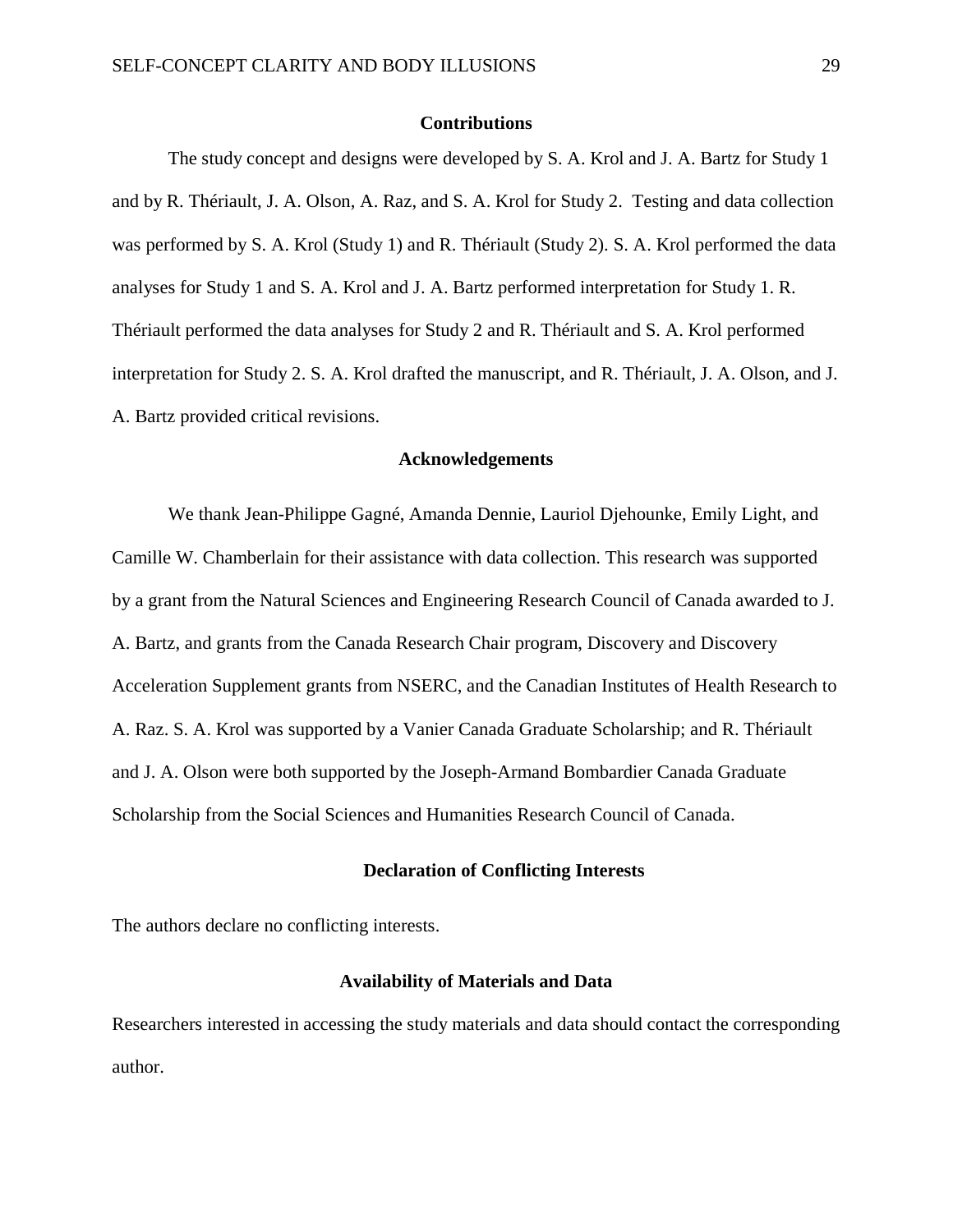### **References**

Abdulkarim, Z., & Ehrsson, H. H. (2016). No causal link between changes in hand position sense and feeling of limb ownership in the rubber hand illusion. *Attention, Perception & Psychophysics*, *78*(2), 707–720. https://doi.org/10.3758/s13414-015-1016-0

Ainley, V., Maister, L., Brokfeld, J., Farmer, H., & Tsakiris, M. (2013). More of myself: Manipulating interoceptive awareness by heightened attention to bodily and narrative aspects of the self. *Consciousness and Cognition*, *22*(4), 1231–1238. https://doi.org/10.1016/j.concog.2013.08.004

- Armel, K. C., & Ramachandran, V. S. (2003). Projecting sensations to external objects: Evidence from skin conductance response. *Proceedings of the Royal Society of London B: Biological Sciences*, *270*(1523), 1499–1506. https://doi.org/10.1098/rspb.2003.2364
- Aron, A., Aron, E. N., Tudor, M., & Nelson, G. (1991). Close relationships as including other in the self. *Journal of Personality and Social Psychology*, *60*(2), 241–253. https://doi.org/10.1037/0022-3514.60.2.241
- Asai, T., Mao, Z., Sugimori, E., & Tanno, Y. (2011). Rubber hand illusion, empathy, and schizotypal experiences in terms of self-other representations. *Consciousness and Cognition*, *20*(4), 1744–1750. https://doi.org/10.1016/j.concog.2011.02.005
- Banakou, D., Groten, R., & Slater, M. (2013). Illusory ownership of a virtual child body causes overestimation of object sizes and implicit attitude changes. *Proceedings of the National Academy of Sciences of the United States of America*, *110*(31), 12846–12851. https://doi.org/10.1073/pnas.1306779110
- Banissy, M. J., & Ward, J. (2007). Mirror-touch synesthesia is linked with empathy. *Nature Neuroscience*, *10*(7), 815–816. https://doi.org/10.1038/nn1926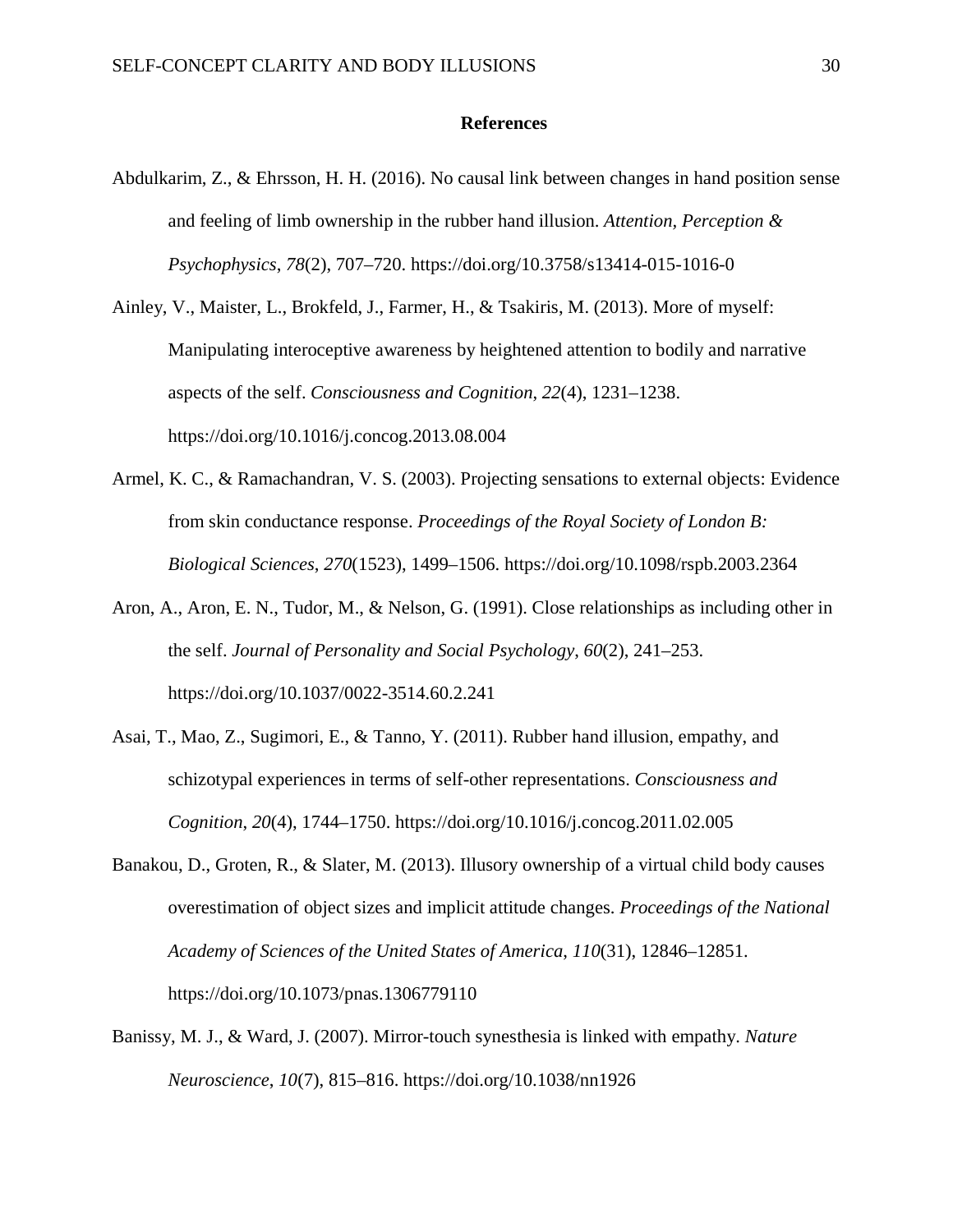- Bassolino, M., Franza, M., Bello Ruiz, J., Pinardi, M., Schmidlin, T., Stephan, M. A., … Blanke, O. (2018). Non‐invasive brain stimulation of motor cortex induces embodiment when integrated with virtual reality feedback. *The European Journal of Neuroscience*, *47*(7), 790–799. https://doi.org/10.1111/ejn.13871
- Batson, C. D. (1987). Prosocial Motivation: Is it ever Truly Altruistic? In Leonard Berkowitz (Ed.), *Advances in Experimental Social Psychology*: *Vol. Volume 20* (pp. 65–122). Retrieved from http://www.sciencedirect.com/science/article/pii/S0065260108604128
- Batson, C. D., Sager, K., Garst, E., Kang, M., Rubchinsky, K., & Dawson, K. (1997). Is empathy-induced helping due to self–other merging? *Journal of Personality and Social Psychology*, *73*(3), 495.
- Baumeister R. The nature and structure of the self: An overview. In: Baumeister R., editor. *The self in social psychology*. Philadelphia, PA: Psychology Press; 1999. pp. 1–21.
- Beeney, J. E., Hallquist, M. N., Ellison, W. D., & Levy, K. N. (2016). Self-other disturbance in borderline personality disorder: Neural, self-report and performance-based evidence. *Personality Disorders*, *7*(1), 28–39. https://doi.org/10.1037/per0000127
- Bergouignan, L., Nyberg, L., & Ehrsson, H. H. (2014). Out-of-body–induced hippocampal amnesia. *Proceedings of the National Academy of Sciences*, *111*(12), 4421–4426. https://doi.org/10.1073/pnas.1318801111
- Bernhardt, B. C., & Singer, T. (2012). The Neural Basis of Empathy. *Annual Review of Neuroscience*, *35*(1), 1–23. https://doi.org/10.1146/annurev-neuro-062111-150536
- Botvinick, M., & Cohen, J. (1998). Rubber hands' feel'touch that eyes see. *Nature*, *391*(6669), 756–756.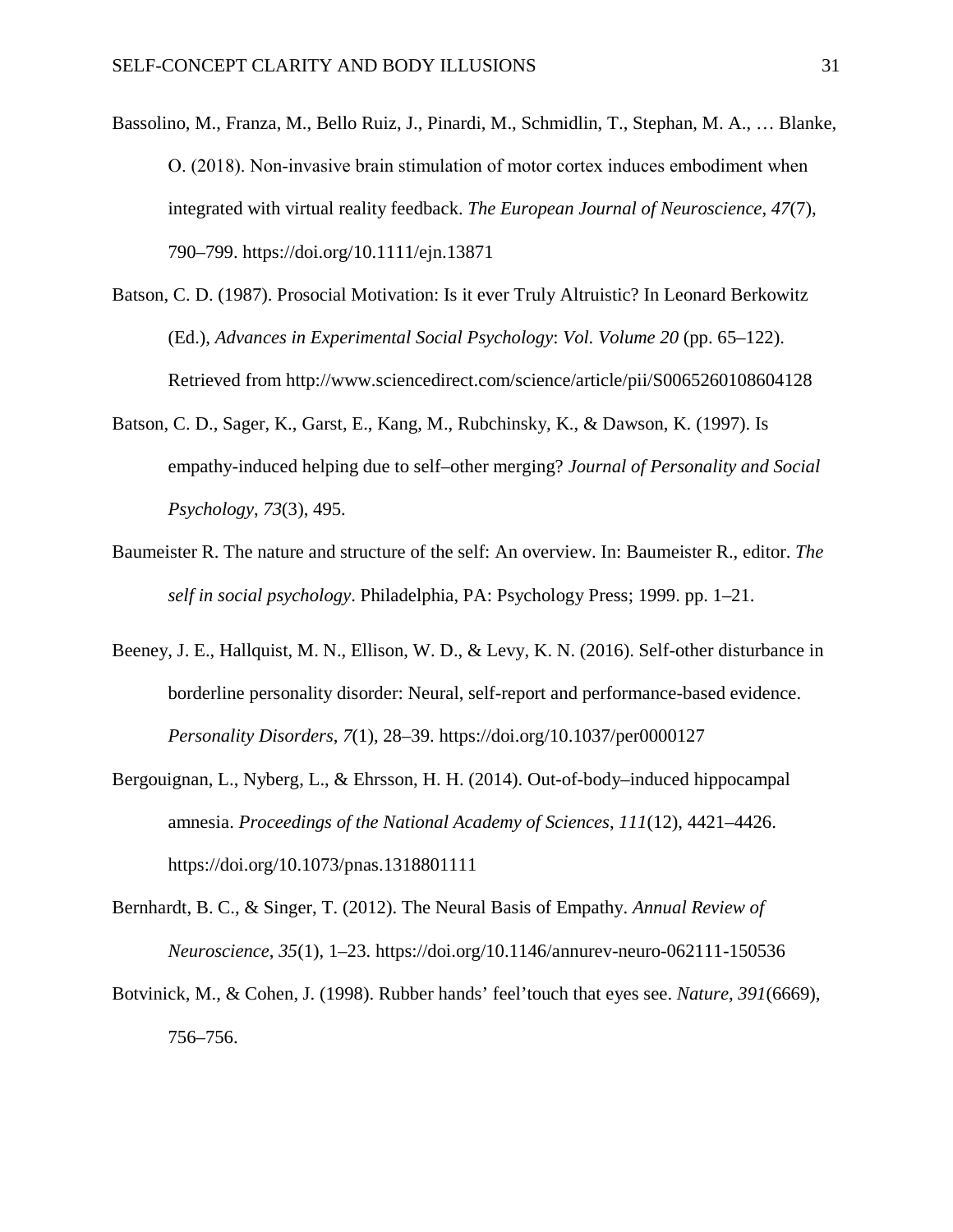- Brandon, P. (2016). Body and self: An entangled narrative. *Phenomenology and the Cognitive Sciences*, *15*(1), 67–83. https://doi.org/10.1007/s11097-014-9369-8
- Brodsky, B. S., Cloitre, M., & Dulit, R. A. (1995). Relationship of dissociation to self-mutilation and childhood abuse in borderline personality disorder. *The American Journal of Psychiatry*, *152*(12), 1788–1792. https://doi.org/10.1176/ajp.152.12.1788
- Campbell, J. D. (1990). Self-esteem and clarity of the self-concept. *Journal of Personality and Social Psychology*, *59*(3), 538–549.
- Campbell, Jennifer D., Trapnell, P. D., Heine, S. J., Katz, I. M., Lavallee, L. F., & Lehman, D. R. (1996). Self-concept clarity: Measurement, personality correlates, and cultural boundaries. *Journal of Personality and Social Psychology*, *70*(1), 141–156. https://doi.org/10.1037/0022-3514.70.1.141
- Cicero, D. C. (2017). Self-Concept Clarity and Psychopathology. In J. Lodi-Smith & K. G. DeMarree (Eds.), *Self-Concept Clarity: Perspectives on Assessment, Research, and Applications* (pp. 219–242). https://doi.org/10.1007/978-3-319-71547-6\_12
- Conway, M. A., & Pleydell-Pearce, C. W. (2000). The construction of autobiographical memories in the self memory system. *Psychological Review*, *107(2)*. Retrieved from http://research-information.bristol.ac.uk/en/publications/the-construction-ofautobiographical-memories-in-the-self-memory-system(9e76b143-9786-4880-a9a4- 37a80f809df2)/export.html
- Cuperman, R., Robinson, R. L., & Ickes, W. (2014). On the Malleability of Self-image in Individuals with a Weak Sense of Self. *Self and Identity*, *13*(1), 1–23. https://doi.org/10.1080/15298868.2012.726764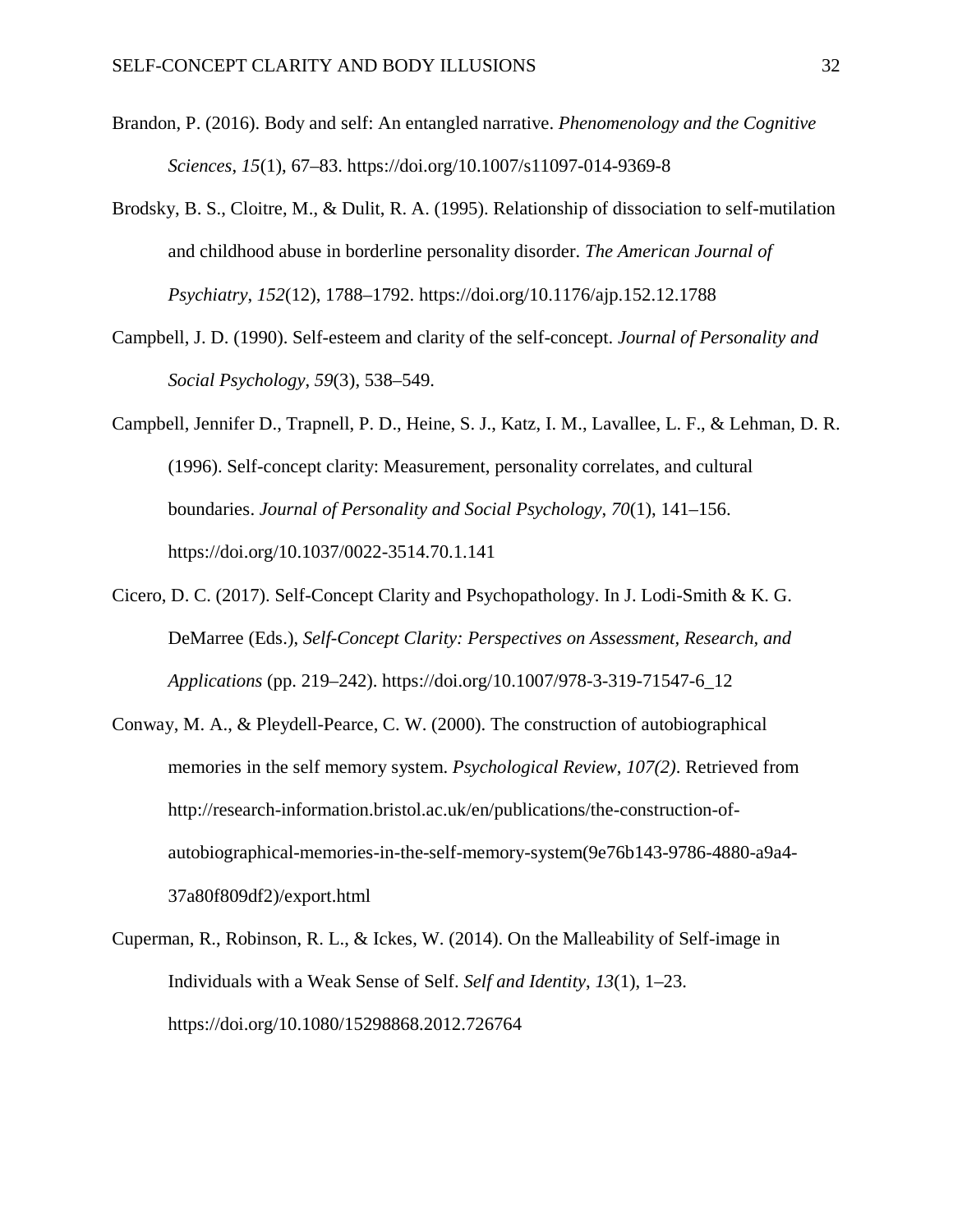- Damon, W., & Hart, D. (1982). The Development of Self-Understanding from Infancy Through Adolescence. *Child Development*, *53*(4), 841–864. https://doi.org/10.2307/1129122
- Ehrsson, H. H. (2007). The Experimental Induction of Out-of-Body Experiences. *Science*, *317*(5841), 1048–1048. https://doi.org/10.1126/science.1142175
- Ehrsson, H. H. (2012). The concept of body ownership and its relation to multisensory integration. *The New Handbook of Multisensory Processes*, 775–792.
- Ehrsson, H. H., Holmes, N. P., & Passingham, R. E. (2005). Touching a rubber hand: Feeling of body ownership is associated with activity in multisensory brain areas. *The Journal of Neuroscience : The Official Journal of the Society for Neuroscience*, *25*(45), 10564– 10573. https://doi.org/10.1523/JNEUROSCI.0800-05.2005
- Ehrsson, H. H., Rosén, B., Stockselius, A., Ragnö, C., Köhler, P., & Lundborg, G. (2008). Upper limb amputees can be induced to experience a rubber hand as their own. *Brain*, *131*(12), 3443–3452. https://doi.org/10.1093/brain/awn297
- Ehrsson, H. H., Spence, C., & Passingham, R. E. (2004). That's my hand! Activity in premotor cortex reflects feeling of ownership of a limb. *Science (New York, N.Y.)*, *305*(5685), 875– 877. https://doi.org/10.1126/science.1097011
- Emery, L. F., Walsh, C., & Slotter, E. B. (2015). Knowing Who You Are and Adding to It Reduced Self-Concept Clarity Predicts Reduced Self-Expansion. *Social Psychological and Personality Science*, *6*(3), 259–266. https://doi.org/10.1177/1948550614555029
- Eshkevari, E., Rieger, E., Longo, M. R., Haggard, P., & Treasure, J. (2012). Increased plasticity of the bodily self in eating disorders. *Psychological Medicine*, *42*(4), 819–828. https://doi.org/10.1017/S0033291711002091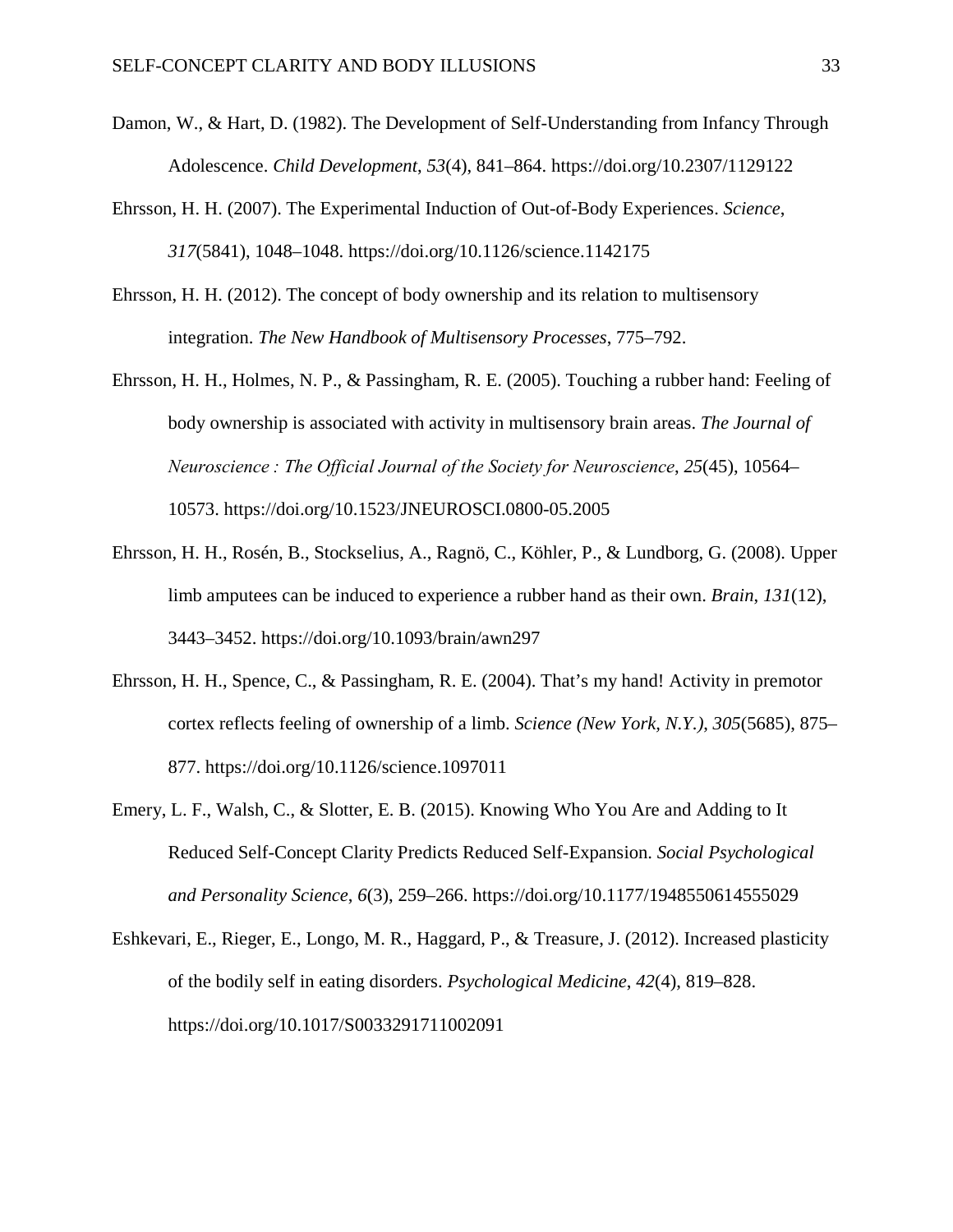- Farmer, H., Tajadura-Jiménez, A., & Tsakiris, M. (2012). Beyond the colour of my skin: How skin colour affects the sense of body-ownership. *Consciousness and Cognition*, *21*(3), 1242–1256. https://doi.org/10.1016/j.concog.2012.04.011
- Fonagy, P., Gergely, G., Jurist, E., & Target, M. (2002). The Development of an Understanding of Self and Agency. In *Affect Regulation, Mentalization, and the Development of the Self*. New York: Other Press.
- Freud, S. (1961). *The ego and the id*. New York, NY, US: W W Norton & Co.
- Gallagher, H. L., Happé, F., Brunswick, N., Fletcher, P. C., Frith, U., & Frith, C. D. (2000). Reading the mind in cartoons and stories: An fMRI study of "theory of mind" in verbal and nonverbal tasks. *Neuropsychologia*, *38*(1), 11–21.
- Gallagher, S. (2000). Philosophical conceptions of the self: Implications for cognitive science. *Trends in Cognitive Sciences*, *4*(1), 14–21. https://doi.org/10.1016/S1364- 6613(99)01417-5
- Gallagher, S., & Meltzoff, A. N. (1996). The earliest sense of self and others: Merleau-Ponty and recent developmental studies. *Philosophical Psychology*, *9*(2). https://doi.org/10.1080/09515089608573181
- Grynberg, D., & Pollatos, O. (2015). Alexithymia modulates the experience of the rubber hand illusion. *Frontiers in Human Neuroscience*, *9*. https://doi.org/10.3389/fnhum.2015.00357
- Guzman, M. de, Bird, G., Banissy, M. J., & Catmur, C. (2016). Self–other control processes in social cognition: From imitation to empathy. *Phil. Trans. R. Soc. B*, *371*(1686), 20150079. https://doi.org/10.1098/rstb.2015.0079
- Haggard, P., & Wolpert, D. M. (2005). Disorders of body schema. In H. J. Freund, M. Jeannerod, M. Hallett, & R. Leiguarda (Eds.), *Higher-order motor disorders: from*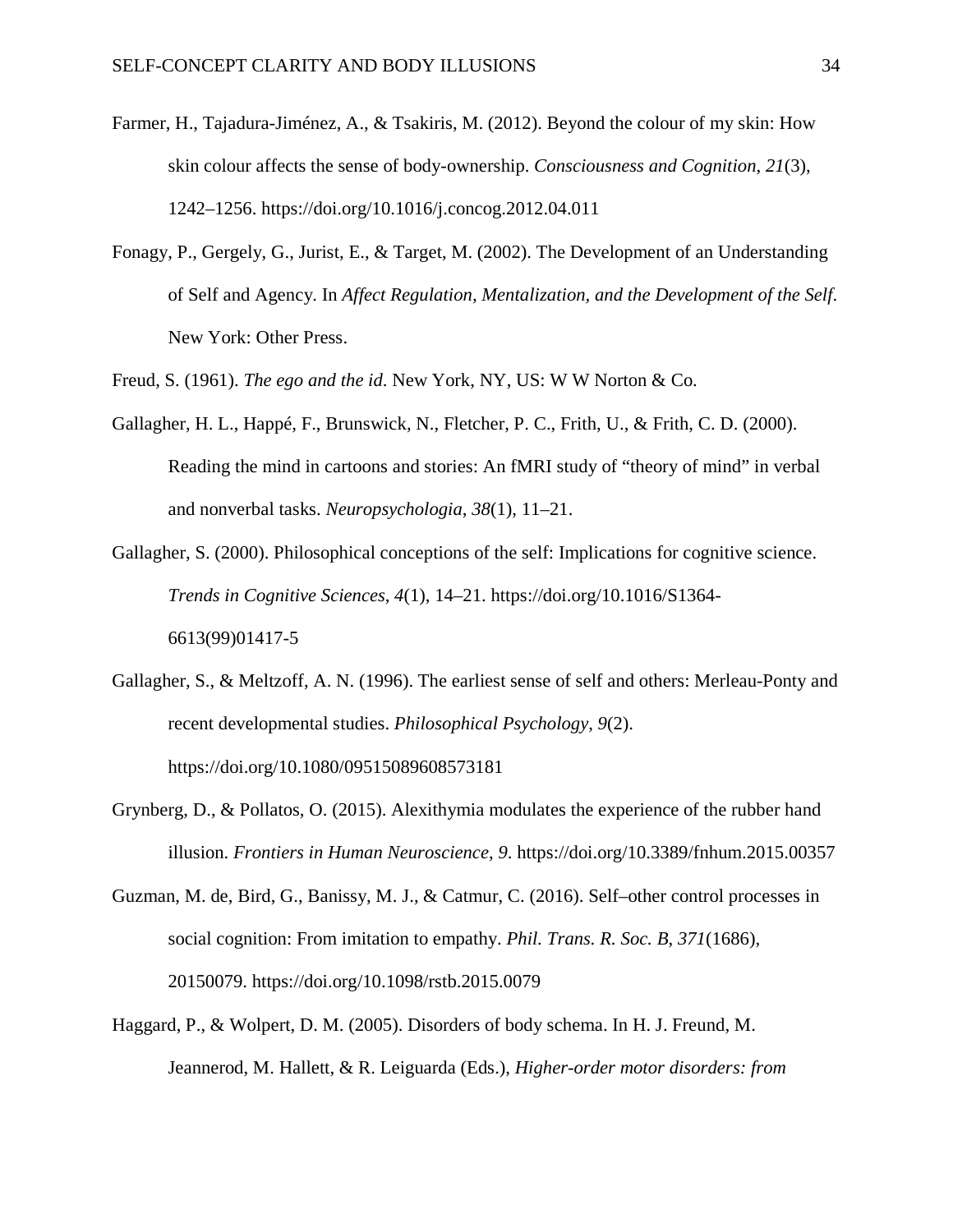*neuroanatomy and neurobiology to clinical neurology* (pp. 261–271). Retrieved from http://discovery.ucl.ac.uk/182411/

- Kalckert, A., & Ehrsson, H. H. (2012). Moving a Rubber Hand that Feels Like Your Own: A Dissociation of Ownership and Agency. *Frontiers in Human Neuroscience*, *6*, 40. https://doi.org/10.3389/fnhum.2012.00040
- Kilteni, K., Maselli, A., Kording, K. P., & Slater, M. (2015). Over my fake body: Body ownership illusions for studying the multisensory basis of own-body perception. *Frontiers in Human Neuroscience*, *9*, 141. https://doi.org/10.3389/fnhum.2015.00141
- Kling, K. C., Ryff, C. D., & Essex, M. J. (1997). Adaptive Changes in the Self-Concept During a Life Transition

Adaptive Changes in the Self-Concept During a Life Transition. *Personality and Social Psychology Bulletin*, *23*(9), 981–990. https://doi.org/10.1177/0146167297239008

- Lenggenhager, B., Tadi, T., Metzinger, T., & Blanke, O. (2007). Video ergo sum: Manipulating bodily self-consciousness. *Science (New York, N.Y.)*, *317*(5841), 1096–1099. https://doi.org/10.1126/science.1143439
- Lewandowski, G. W., & Nardone, N. (2012). Self-concept Clarity's Role in Self–Other Agreement and the Accuracy of Behavioral Prediction. *Self and Identity*, *11*(1), 71–89. https://doi.org/10.1080/15298868.2010.512133

Lewandowski, G. W., Nardone, N., & Raines, A. J. (2010). The Role of Self-concept Clarity in Relationship Quality. *Self and Identity*, *9*(4), 416–433. https://doi.org/10.1080/15298860903332191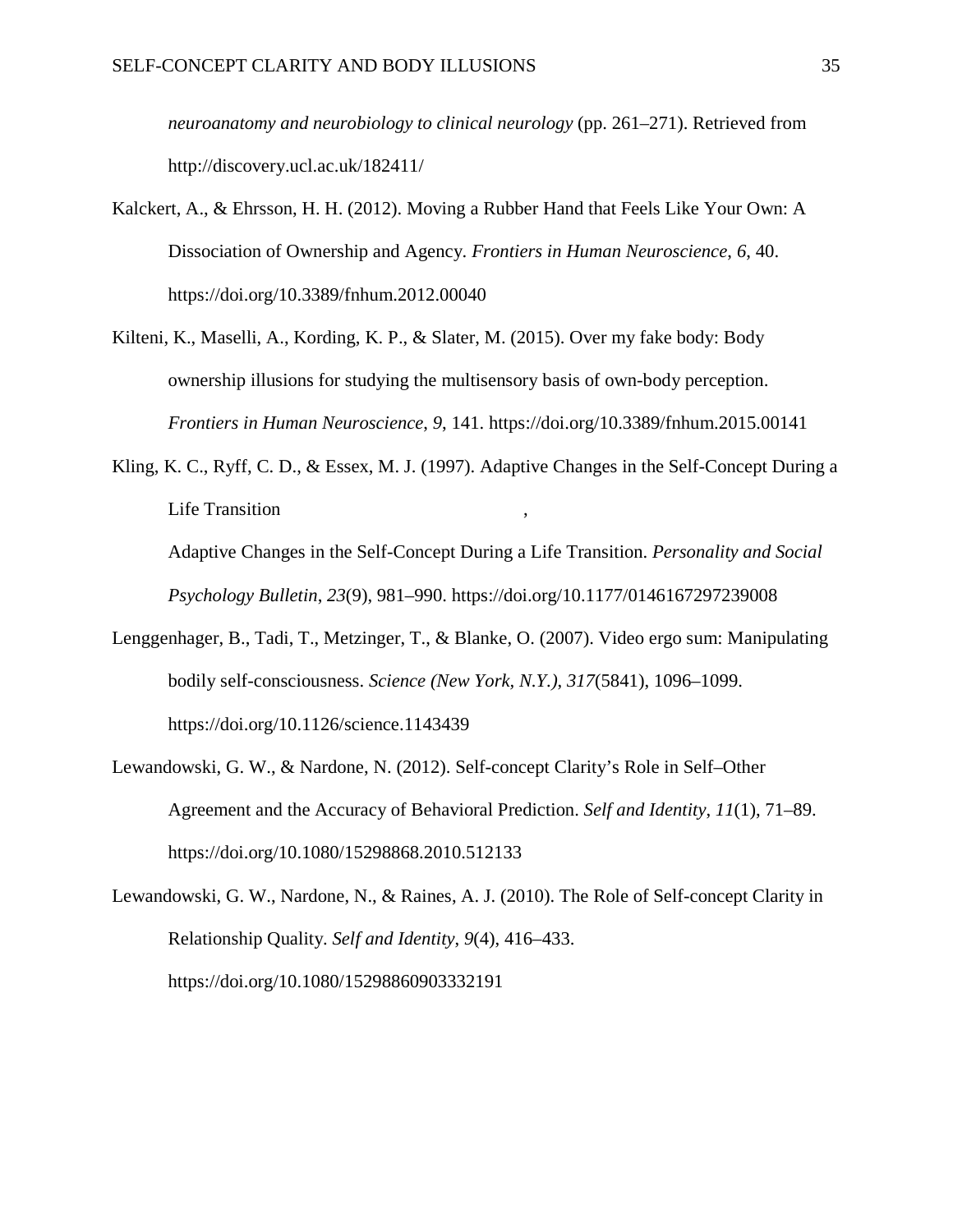- Lira, M., Egito, J. H., Dall'Agnol, P. A., Amodio, D. M., Gonçalves, Ó. F., & Boggio, P. S. (2017). The influence of skin colour on the experience of ownership in the rubber hand illusion. *Scientific Reports*, *7*(1), 15745. https://doi.org/10.1038/s41598-017-16137-3
- Lodi-Smith, J., & DeMarree, K. G. (Eds.). (2017). *Self-Concept Clarity: Perspectives on Assessment, Research, and Application* (1st ed.). https://doi.org/10.1007/978-3-319- 71547-6
- Longo, M. R., Schüür, F., Kammers, M. P. M., Tsakiris, M., & Haggard, P. (2008). What is embodiment? A psychometric approach. *Cognition*, *107*(3), 978–998. https://doi.org/10.1016/j.cognition.2007.12.004
- Maister, L., Sebanz, N., Knoblich, G., & Tsakiris, M. (2013). Experiencing ownership over a dark-skinned body reduces implicit racial bias. *Cognition*, *128*(2), 170–178. https://doi.org/10.1016/j.cognition.2013.04.002
- Markus, H, & Wurf, E. (1987). The Dynamic Self-Concept: A Social Psychological Perspective. *Annual Review of Psychology*, *38*(1), 299–337.

https://doi.org/10.1146/annurev.ps.38.020187.001503

- Markus, Hazel. (1977). Self-schemata and processing information about the self. *Journal of Personality and Social Psychology*, *35*(2), 63–78. https://doi.org/10.1037/0022- 3514.35.2.63
- Marotta, A., Tinazzi, M., Cavedini, C., Zampini, M., & Fiorio, M. (2016). Individual Differences in the Rubber Hand Illusion Are Related to Sensory Suggestibility. *PLOS ONE*, *11*(12), e0168489. https://doi.org/10.1371/journal.pone.0168489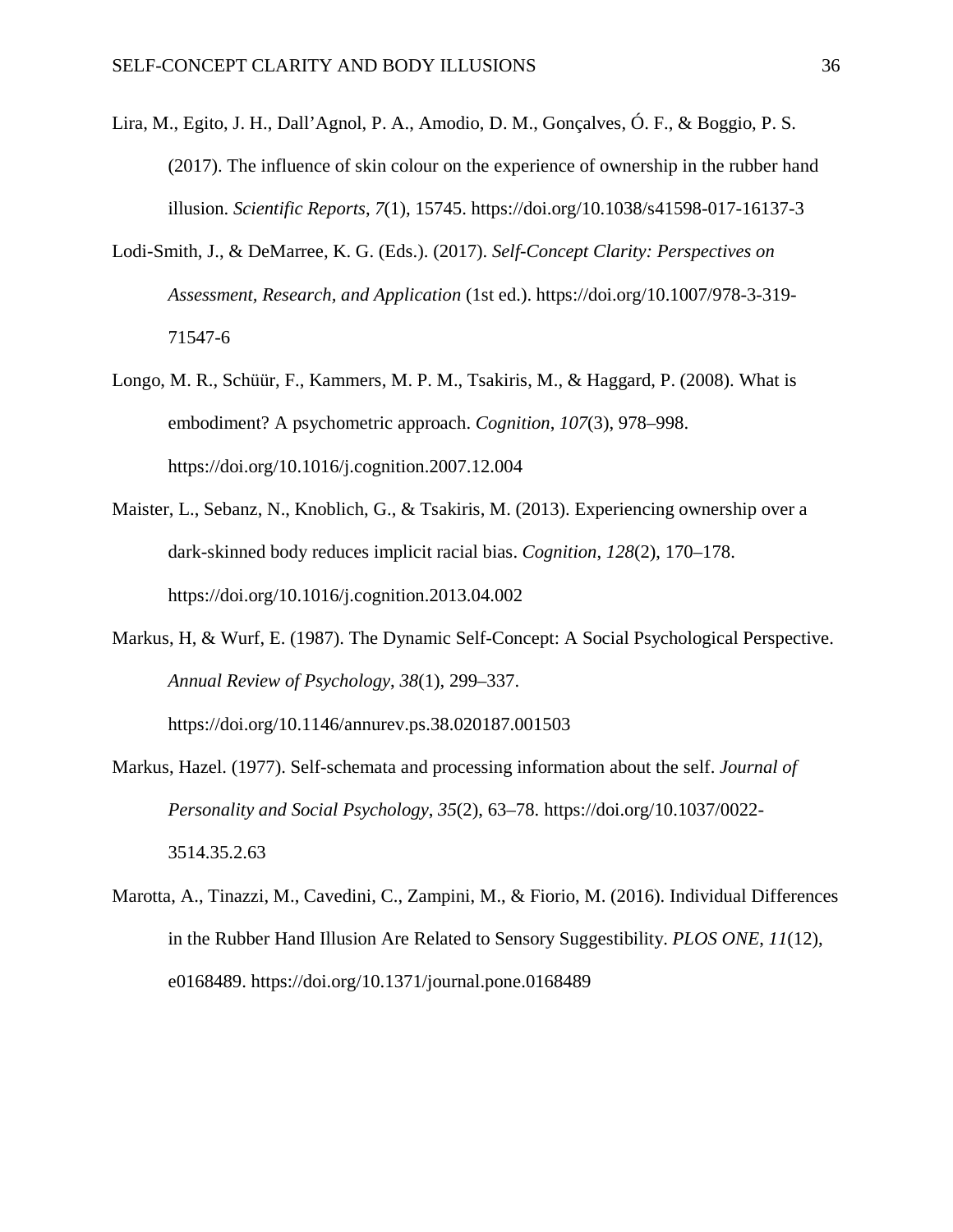- Mashek, D. J., Aron, A., & Boncimino, M. (2003). Confusions of Self With Close Others. *Personality and Social Psychology Bulletin*, *29*(3), 382–392. https://doi.org/10.1177/0146167202250220
- Meltzoff, A. N., & Moore, M. K. (1983). Newborn infants imitate adult facial gestures. *Child Development*, *54*(3), 702–709.

Metzinger, T. (2004). *Being No One: The Self-Model Theory of Subjectivity*. MIT Press.

- Neisser, U. (1997). The Roots of Self-Knowledge: Perceiving Self, It, and Thoua. *Annals of the New York Academy of Sciences*, *818*(1), 19–33. https://doi.org/10.1111/j.1749- 6632.1997.tb48243.x
- Petkova, V. I., & Ehrsson, H. H. (2008). If I Were You: Perceptual Illusion of Body Swapping. *PLOS ONE*, *3*(12), e3832. https://doi.org/10.1371/journal.pone.0003832
- Petkova, V. I., & Ehrsson, H. H. (2009). When Right Feels Left: Referral of Touch and Ownership between the Hands. *PLOS ONE*, *4*(9), e6933. https://doi.org/10.1371/journal.pone.0006933
- Preston, C., Kuper-Smith, B. J., & Ehrsson, H. H. (2015). Owning the body in the mirror: The effect of visual perspective and mirror view on the full-body illusion. *Scientific Reports*, *5*, 18345. https://doi.org/10.1038/srep18345
- Santiesteban, I., White, S., Cook, J., Gilbert, S. J., Heyes, C., & Bird, G. (2012). Training social cognition: From imitation to Theory of Mind. *Cognition*, *122*(2), 228–235. https://doi.org/10.1016/j.cognition.2011.11.004
- Schacter, D. L., Chiao, J. Y., & Mitchell, J. P. (2003). The seven sins of memory: Implications for self. *Annals of the New York Academy of Sciences*, *1001*, 226–239.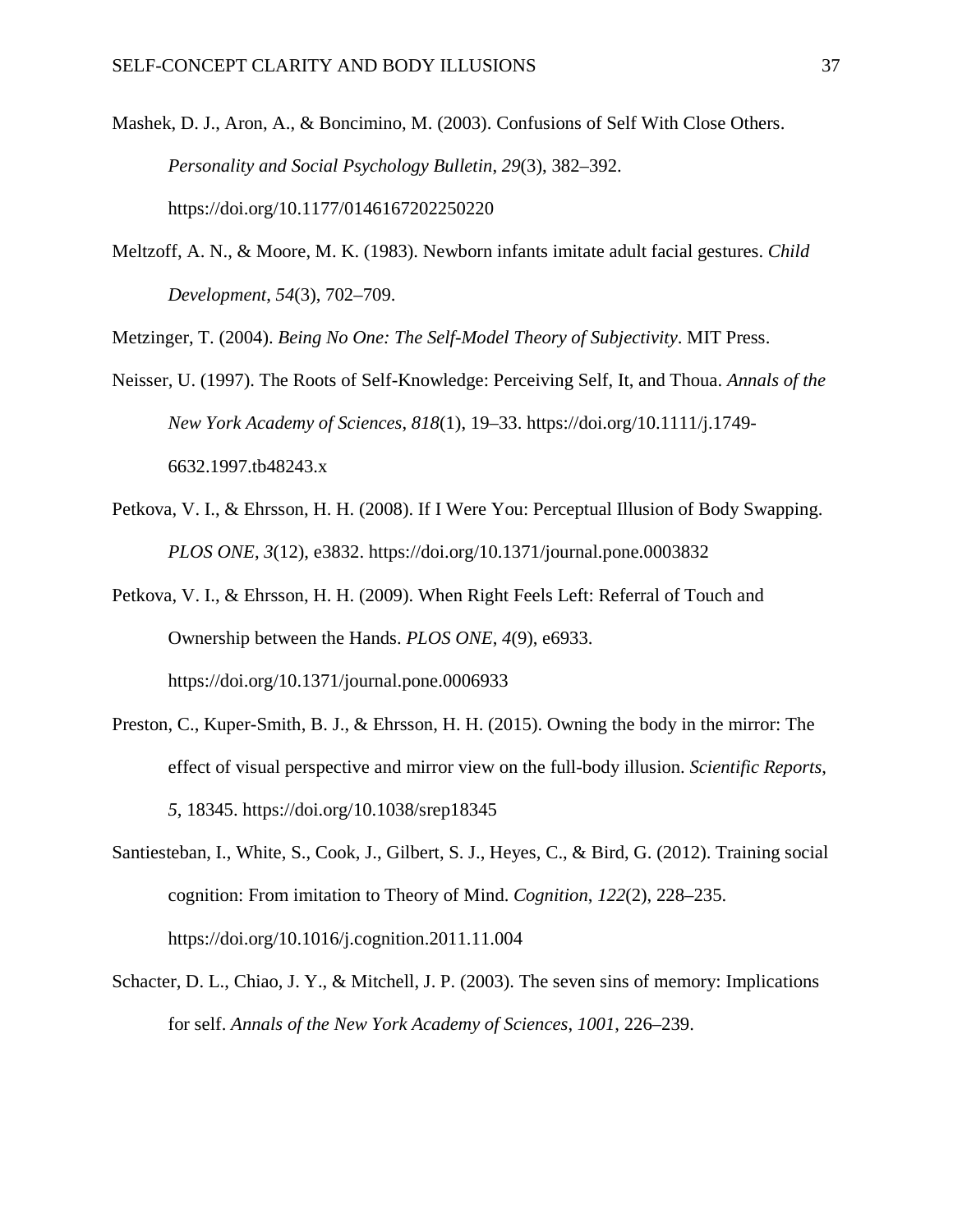- Sforza, A., Bufalari, I., Haggard, P., & Aglioti, S. M. (2010). My face in yours: Visuo-tactile facial stimulation influences sense of identity. *Social Neuroscience*, *5*(2), 148–162. https://doi.org/10.1080/17470910903205503
- Shimada, S., Fukuda, K., & Hiraki, K. (2009). Rubber Hand Illusion under Delayed Visual Feedback. *PLOS ONE*, *4*(7), e6185. https://doi.org/10.1371/journal.pone.0006185
- Steinbeis, N. (2016). The role of self–other distinction in understanding others' mental and emotional states: Neurocognitive mechanisms in children and adults. *Philosophical Transactions of the Royal Society B: Biological Sciences*, *371*(1686). https://doi.org/10.1098/rstb.2015.0074
- Stipek, D. J., Gralinski, J. H., & Kopp, C. B. (1990). Self-concept development in the toddler years. *Developmental Psychology*, *26*(6), 972–977. https://doi.org/10.1037/0012- 1649.26.6.972
- Swann, W. B., & Read, S. J. (1981a). Acquiring self-knowledge: The search for feedback that fits. *Journal of Personality and Social Psychology*, *41*(6), 1119–1128. https://doi.org/10.1037/0022-3514.41.6.1119
- Swann, W. B., & Read, S. J. (1981b). Self-verification processes: How we sustain our selfconceptions. *Journal of Experimental Social Psychology*, *17*(4), 351–372. https://doi.org/10.1016/0022-1031(81)90043-3
- Tajadura-Jiménez, A., Grehl, S., & Tsakiris, M. (2012). The Other in Me: Interpersonal Multisensory Stimulation Changes the Mental Representation of the Self. *PLoS ONE*, *7*(7), e40682. https://doi.org/10.1371/journal.pone.0040682
- Thakkar, K. N., Nichols, H. S., McIntosh, L. G., & Park, S. (2011). Disturbances in Body Ownership in Schizophrenia: Evidence from the Rubber Hand Illusion and Case Study of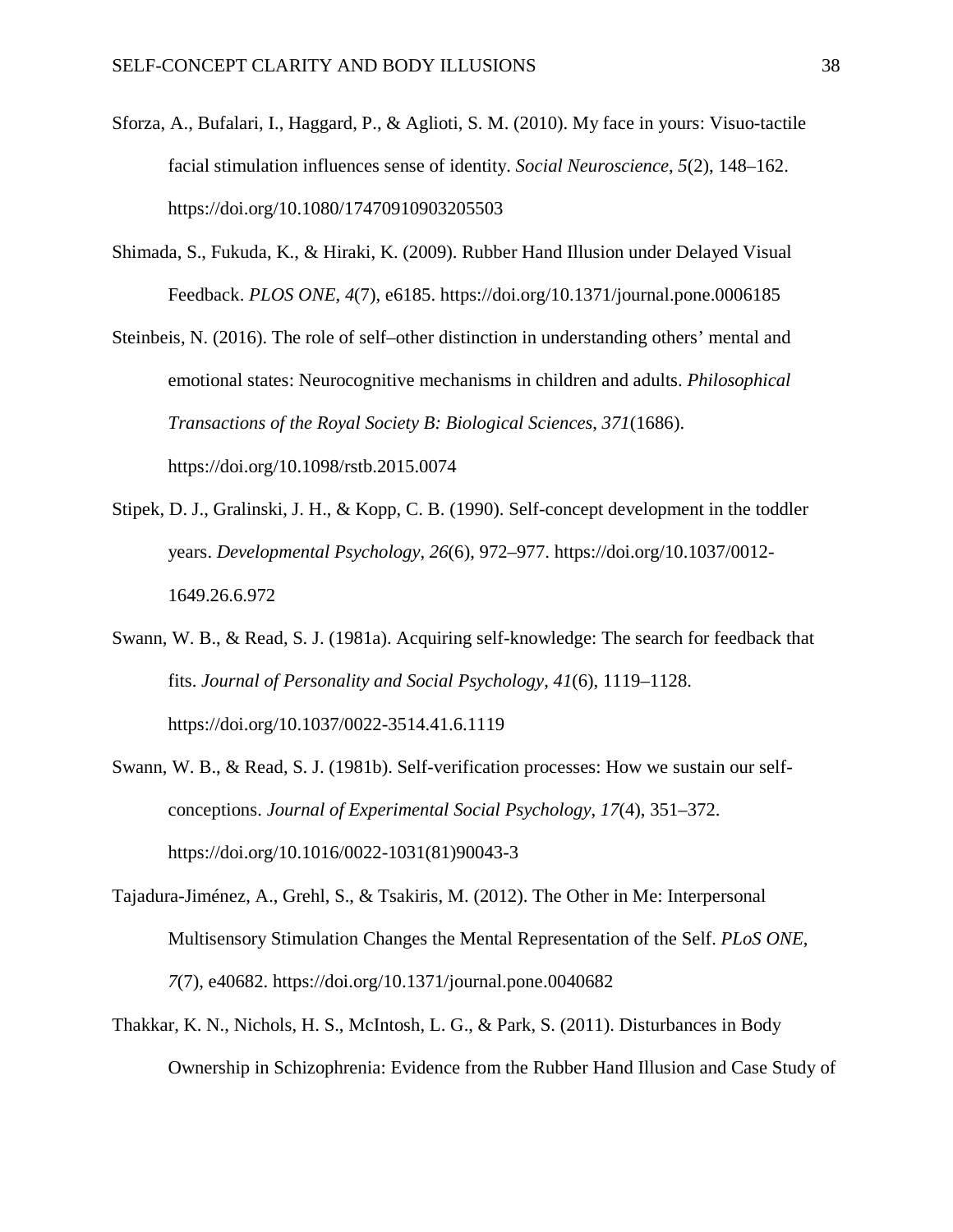a Spontaneous Out-of-Body Experience. *PLoS ONE*, *6*(10), e27089.

https://doi.org/10.1371/journal.pone.0027089

- Thériault, R., Olson, A. J., Krol, S., & Raz, A. (in preparation, 2019). *Embodying the other: Virtual-reality-based body-swapping boosts empathy*.
- Treadgold, R. (1999). Transcendent Vocations: Their Relationship to Stress, Depression, and Clarity of Self-Concept. *Journal of Humanistic Psychology*, *39*(1), 81–105. https://doi.org/10.1177/0022167899391010

Tsakiris, M. (2010). My body in the brain: A neurocognitive model of body-ownership. *Neuropsychologia*, *48*(3), 703–712.

https://doi.org/10.1016/j.neuropsychologia.2009.09.034

- Tsakiris, M., & Haggard, P. (2005). The rubber hand illusion revisited: Visuotactile integration and self-attribution. *Journal of Experimental Psychology. Human Perception and Performance*, *31*(1), 80–91. https://doi.org/10.1037/0096-1523.31.1.80
- Tsakiris, M., Jiménez, A. T.-, & Costantini, M. (2011). Just a heartbeat away from one's body: Interoceptive sensitivity predicts malleability of body-representations. *Proceedings of the Royal Society of London B: Biological Sciences*, *278*(1717), 2470–2476. https://doi.org/10.1098/rspb.2010.2547
- Vartanian, L. R., & Hayward, L. E. (2017). Self-Concept Clarity and Body Dissatisfaction. In J. Lodi-Smith & K. G. DeMarree (Eds.), *Self-Concept Clarity: Perspectives on Assessment, Research, and Applications* (pp. 195–218). https://doi.org/10.1007/978-3-319-71547- 6\_11